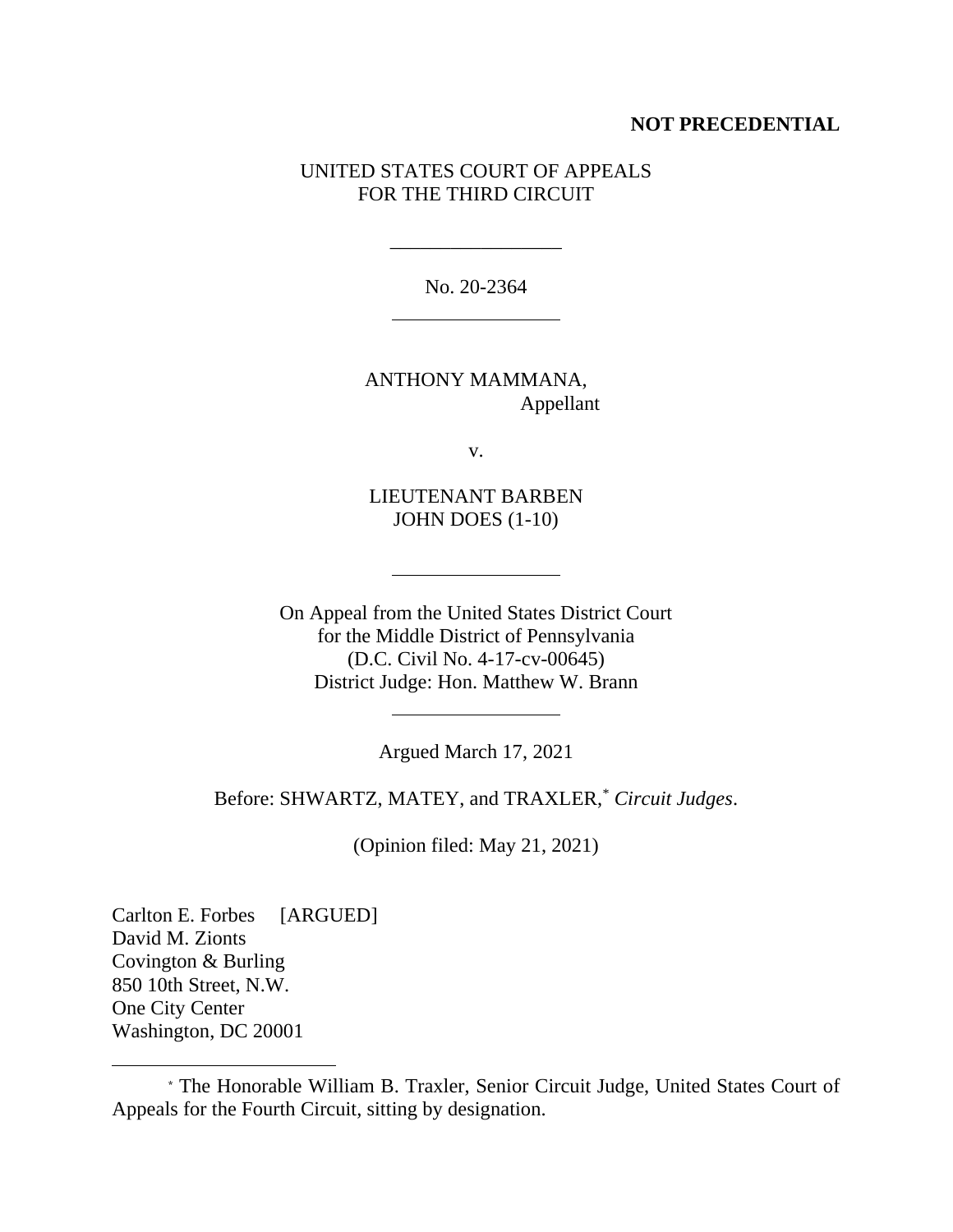Matthew B. Weisberg Weisberg Law 7 South Morton Avenue Morton, PA 19070

Samuel Weiss Rights Behind Bars 416 Florida Avenue N.W. #26152 Washington, DC 20001 *Counsel for Appellant*

David J. Freed Navin Jani [ARGUED] Office of the United States Attorney Middle District of Pennsylvania 228 Walnut Street, P.O. Box 11754 220 Federal Building and Courthouse Harrisburg, PA 17108 *Counsel for Appellee Lieutenant Barben*

OPINION\*\*

MATEY, *Circuit Judge*.

In a prior decision, we held that, if the allegations were true, then Anthony Mammana pleaded a claim that Lieutenant Barben violated his Eighth Amendment rights during his incarceration at Allenwood Federal Correctional Institution. Now, we consider whether Mammana can sue Barben to recover damages for that injury. The answer comes from a long line of decisions creating, and then sharply limiting, implied rights of action for constitutional torts. Those decisions give Congress, and not the courts, responsibility

<sup>\*\*</sup> This disposition is not an opinion of the full Court and, pursuant to I.O.P. 5.7, does not constitute binding precedent.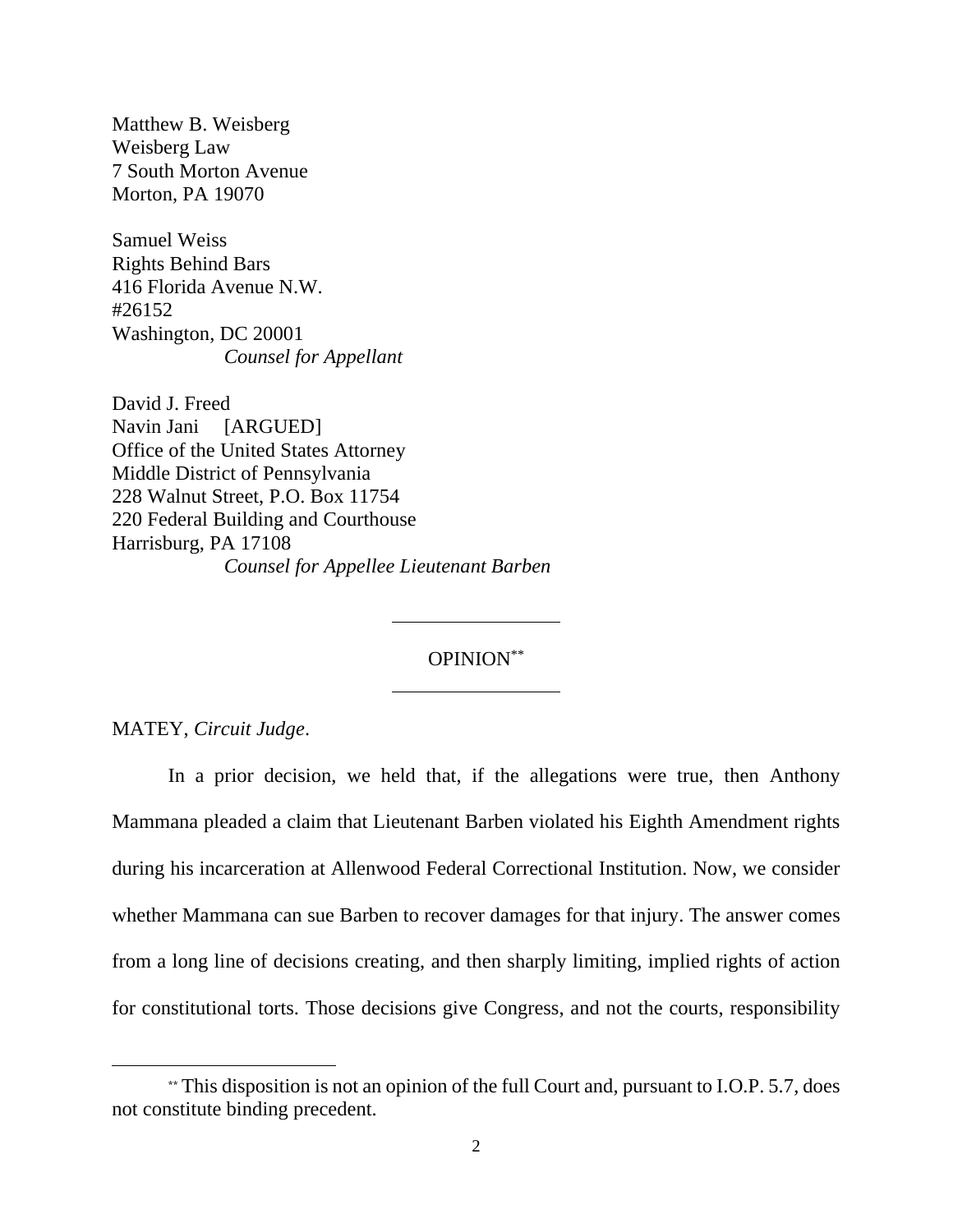for creating new remedies for injuries caused by federal officers. Congress has not created such a remedy here and Mammana's claims are meaningfully distinct from any prior cases in which the Supreme Court has recognized a *Bivens* claim. For that reason, we will affirm the District Court's grant of Barben's motion for judgment on the pleadings.

### **I. BACKGROUND**

We summarize the facts drawing from our prior decision. While incarcerated at Allenwood  $FCI<sub>i</sub><sup>1</sup>$  Mammana reported illness following meals. A visit to the medical ward led to an evaluation by the resident psychologist. Finding no psychological causes for the discomfort, Mammana returned to the medical ward. But the medical assistant refused Mammana entry until the psychologist intervened on his behalf. Angered by this incident, the assistant filed a report that caused Mammana's placement in administrative segregation. Then, when Mammana refused a second transfer, Lieutenant Barben ordered Mammana placed in the separate administrative space known internally as the "Yellow Room." 2

<sup>&</sup>lt;sup>1</sup> Mammana pleaded guilty to one count of conspiracy to distribute and possess with intent to distribute methamphetamine, more than five kilograms of cocaine, and marijuana in violation of 21 U.S.C. § 846. Plea Agreement, *United States v. Mammana*, 07-cr-00040 (M.D. Pa. Dec. 29, 2008), ECF No. 114. In 2011, he was sentenced to 78-months' imprisonment, but in 2015, the District Court reduced his sentence to 63-months' imprisonment. Order, *United States v. Mammana*, 07-cr-00040 (M.D. Pa. Apr. 8, 2015), ECF No. 218.

<sup>&</sup>lt;sup>2</sup> The Yellow Room is a cell within administrative segregation that has extra bright lights and yellow walls that reflect and intensify that light. It is kept at very cold temperatures and has an ultra-thin mattress. When an inmate receives the "Yellow Room treatment," he is stripped of his standard uniform and forced to wear a "see-through thin" alternative, he is deprived of any blankets or sheets, and the lights are kept on for twentyfour hours a day. (App. at 24.) In Mammana's case, he was also deprived a pillow,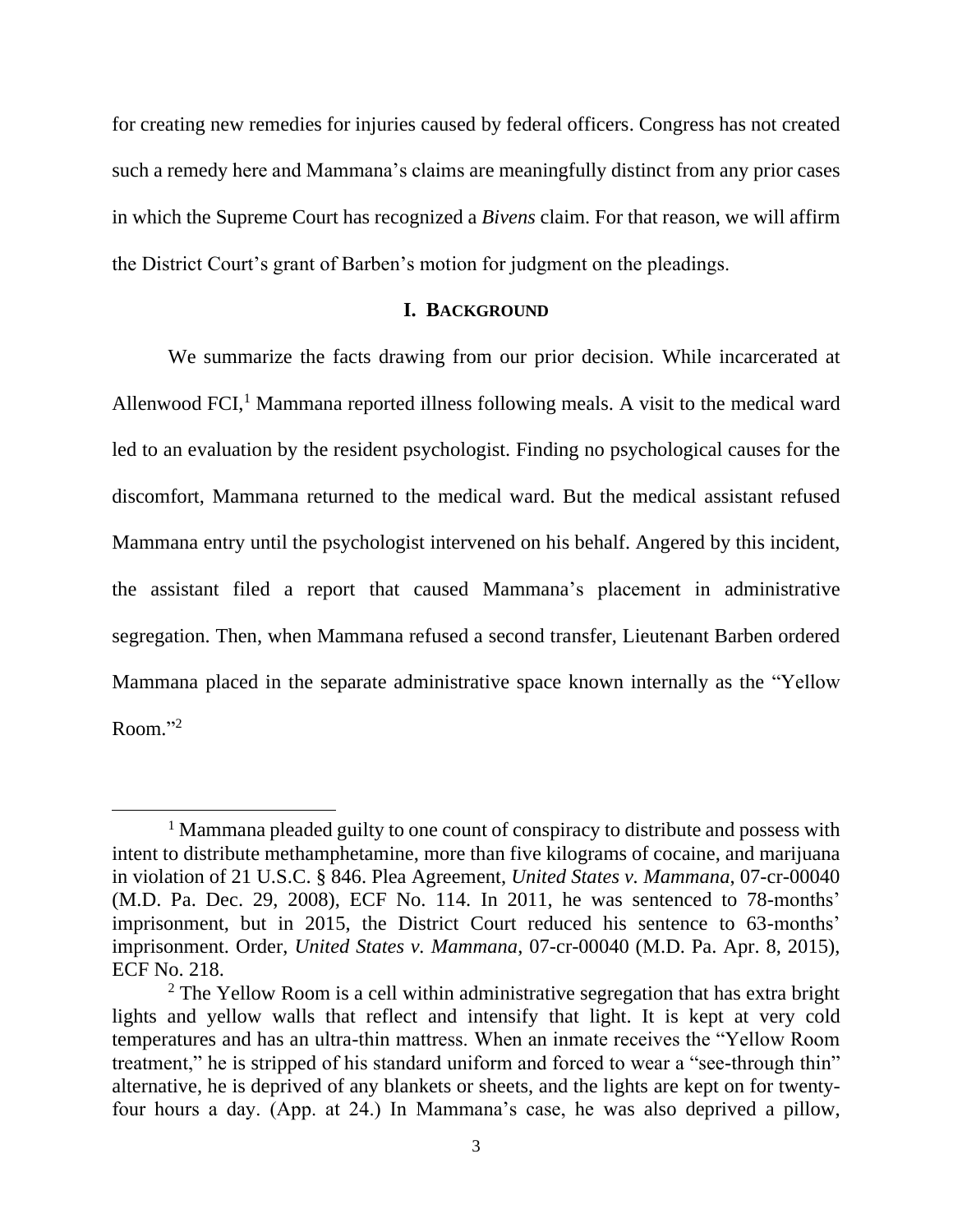Mammana spent four days confined in the Yellow Room before he was transferred back to general administrative segregation.

A disciplinary hearing on the medical assistant's complaint found no wrongdoing by Mammana. After serving his sentence, Mammana sued Barben (and several John Doe defendants) alleging Eighth Amendment violations resulting from his Yellow Room treatment. Barben moved to dismiss, arguing Mammana's complaint failed to state a claim under the Eighth Amendment. The District Court agreed, concluding Mammana failed to allege a plausible constitutional violation. We reversed that decision and held the alleged "denial of the minimal civilized measure of life's necessities, in particular, warmth and sufficient sleep," was enough to state a claim under the Eighth Amendment. *Mammana v. Fed. Bureau of Prisons*, 934 F.3d 368, 374 (3d Cir. 2019) (*Mammana I*) (citations and quotation marks omitted).

On remand, after Mammana amended his complaint, Barben moved for judgment on the pleadings under Fed. R. Civ. P. 12(c) claiming that Mammana lacked a cause of action under *Bivens*. The District Court granted the motion, reasoning that this case presented a new *Bivens* context and, while Mammana had no alternative remedy, there were special factors counseling against expansion. Mammana timely appealed.<sup>3</sup>

washcloths, towels, toothpaste, a toothbrush, and toilet paper, and the guards chided and mocked him all night.

<sup>&</sup>lt;sup>3</sup> The District Court had jurisdiction under 28 U.S.C. § 1331, and we have jurisdiction under 28 U.S.C. § 1291. We review a granted motion for judgment on the pleadings de novo. *Bedoya v. Am. Eagle Express, Inc.*, 914 F.3d 812, 816 n.2 (3d Cir. 2019).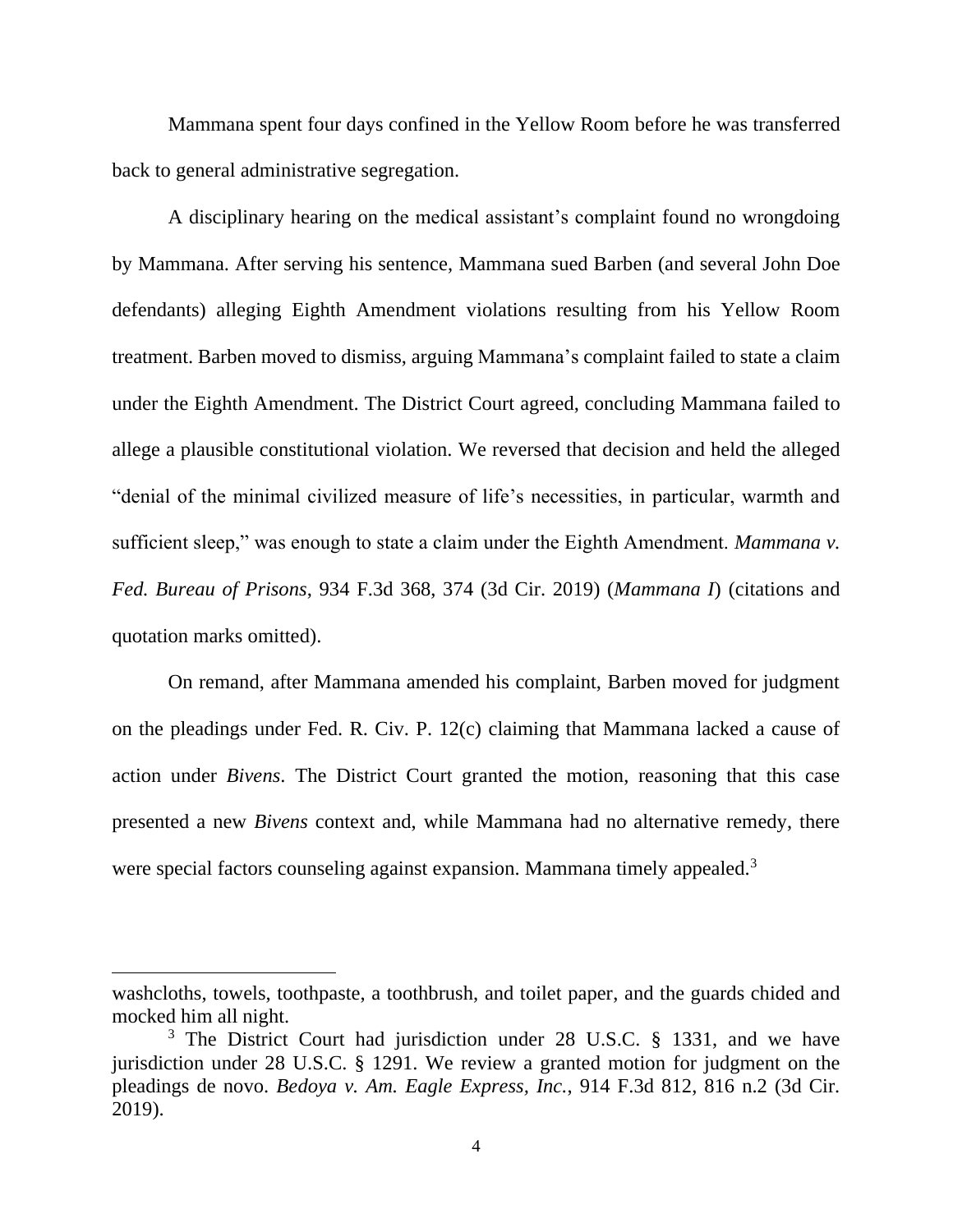#### **II. DISCUSSION**

As we recently recounted, "[t]he law now codified as 42 U.S.C. § 1983 was first passed by Congress in the Civil Rights Act of 1871. The 1871 Act created a federal cause of action allowing citizens to sue a state or local official in federal court for violating 'constitutional rights, privileges and immunities' through an 'abuse of his position.'" *Fogle v. Sokol*, 957 F.3d 148, 156–57 (3d Cir. 2020) (footnote omitted) (quoting *Monroe v. Pape*, 365 U.S. 167, 172 (1961)). But Congress did not allow for suits against federal officers, a decision the legislature has not revisited in more than 150 years.

Despite that legislative choice, in 1971, the Supreme Court located an implied right of action for damages in the Constitution, available against officials acting under the color of federal law. *Bivens v. Six Unknown Named Agents of Fed. Bureau of Narcotics*, 403 U.S. 388, 397 (1971). But in several cases spanning decades of review, the Court has since "adopted a far more cautious course before finding implied causes of action" because when asked "who should decide whether to provide for a damages remedy, Congress or the Courts[,] [t]he answer most often will be Congress." *Ziglar v. Abbasi*, 137 S. Ct. 1843, 1855, 1857 (2017) (internal citation and quotation marks omitted). Perhaps because the Court has "cabined the doctrine's scope, undermined its foundation, and limited its precedential value," *Hernandez v. Mesa*, 140 S. Ct. 735, 752–53 (2020) (Thomas, J., concurring) (*Hernandez II*), "expanding the *Bivens* remedy is now a 'disfavored' judicial activity." *Abbasi*, 137 S. Ct. at 1857 (quoting *Ashcroft v. Iqbal*, 556 U.S. 662, 675 (2009)).

But while *Bivens* claims are disfavored, they do not automatically fail. *Abbasi* provides a two-part framework for determining when a *Bivens* claim is cognizable. First,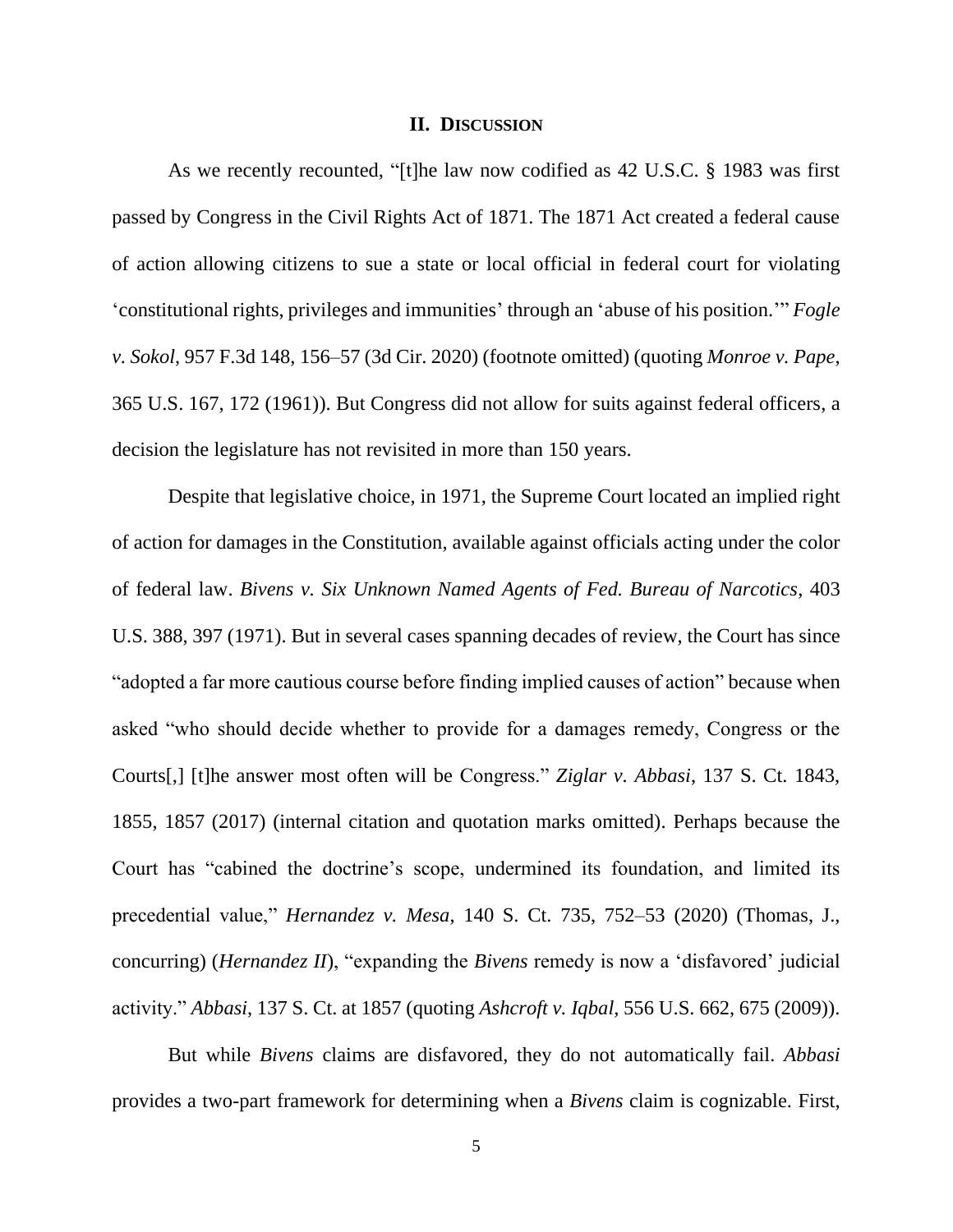we ask whether the *Bivens* claim arises in a new context. *Id.* at 1859. If it does, then the court must determine whether there are "special factors counselling hesitation" against expanding *Bivens*. *Id.* at 1857. *See also Mack v. Yost*, 968 F.3d 311, 317 (3d Cir. 2020). Finding any special factors defeats the action as we must "reject the request" to recognize a *Bivens* claim. *Hernandez II*, 140 S. Ct. at 743.<sup>4</sup>

# **A. Mammana's Case Presents a New** *Bivens* **Context**

A case presents a new *Bivens* context if it "is different in a meaningful way from previous *Bivens* cases decided by [the Supreme] Court." *Abbasi*, 137 S. Ct. at 1859. So a new-contexts inquiry begins by looking at the existing *Bivens* contexts against which a new case can be compared. Only decisions by the Supreme Court—and not those by our Court or any other circuit court—are relevant. *See Mack*, 968 F.3d at 319 (citing *Bistrian v. Levi*, 912 F.3d 79, 95 (3d Cir. 2018)).

The Supreme Court has recognized *Bivens* claims three times: 1) the Fourth Amendment search-and-seizure in *Bivens*, 2) a Fifth Amendment sex-discrimination claim in *Davis v. Passman*, 442 U.S. 228 (1979), and 3) "in *Carlson v. Green*, 446 U.S. 14 (1980), a federal prisoner's Eighth Amendment claim for failure to provide adequate medical treatment." *Hernandez II*, 140 S. Ct. at 741. Here, all agree that of these three, only *Carlson* is relevant.<sup>5</sup>

<sup>4</sup> Of course, a successful *Bivens* claim must also adequately allege the violation of a constitutional right. *See, e.g.*, *Hernandez v. Mesa*, 137 S. Ct. 2003, 2007 (2017) (per curiam) (*Hernandez I*). *Mammana I* already determined that Mammana's claim adequately alleged an Eighth Amendment violation. 934 F.3d at 374.

<sup>5</sup> Mammana urges us to consider a fourth Supreme Court decision, *Farmer v. Brennan*, 511 U.S. 825 (1994). In *Farmer*, the Court considered a claim under the Eighth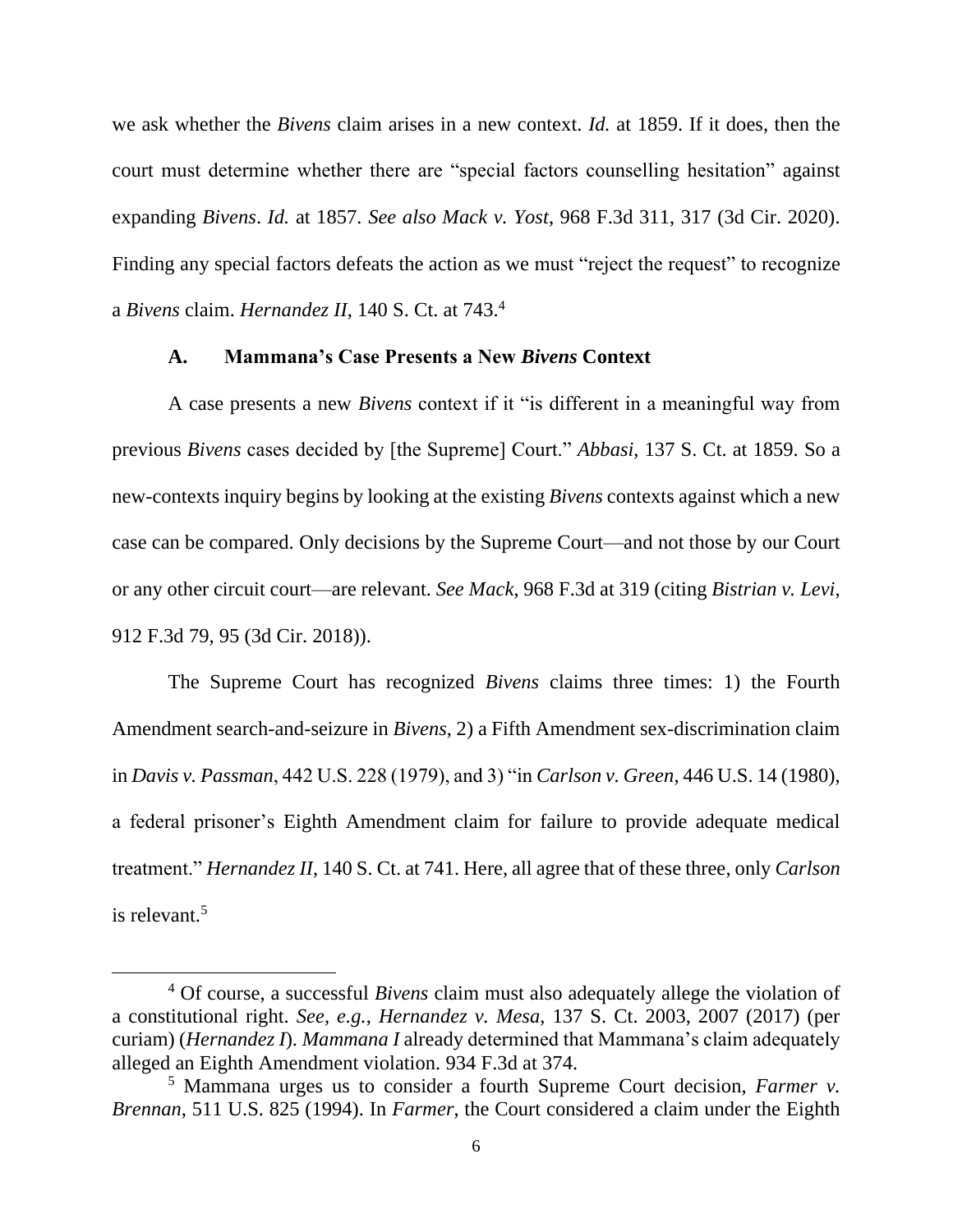*Carlson* involved an allegation that prison officials were deliberately indifferent to an inmate's medical needs during a severe asthma attack. 446 U.S. at 16 & n.1. But little links *Carlson* to Mammana's claims beyond federal prison employees and alleged Eighth Amendment violations. Mammana alleges Barben violated the Eighth Amendment through his "deliberate indifference to the substantial risk of harm posed by Mr. Mammana's mistreatment in the Yellow Room." (Opening Br. at 15.) Mammana challenged "his confinement in a chilled room with constant lighting, no bedding, and only paper-like clothing." *Mammana I*, 934 F.3d at 370. All of which "bear little resemblance to . . . a claim against prison officials for failure to treat an inmate's asthma." *Abbasi*, 137 S. Ct. at 1860. And the Supreme Court has made clear that "even a modest extension [of *Bivens*] is still an extension," *id.* at 1864, and "[a] claim may arise in a new context even if it is based on the same constitutional provision as a claim in a case in which a damages remedy was previously recognized." *Hernandez II*, 140 S. Ct. at 743.

Amendment brought by a federal inmate who alleged prison officials failed to provide appropriate protection from prisoner violence. *Id.* at 829. The Court reversed a grant of summary judgment and allowed the claim to proceed without ever discussing *Bivens* or the availability of an implied cause of action. *Id.* at 851. We characterized *Farmer* as "recogniz[ing] a failure-to-protect [*Bivens*] claim under the Eighth Amendment." *Bistrian v. Levi*, 912 F.3d 79, 91 (3d Cir. 2018). Yet the Supreme Court declined to list failure-toprotect, or *Farmer*, as a *Bivens* claim in *Hernandez II*, decided two years post-*Bistrian*. *Hernandez v. Mesa*, 140 S. Ct. 735, 741 (2020) (*Hernandez II*). But we need not consider that tension today. Mammana does not bring a failure-to-protect claim and makes no allegations of prisoner-on-prisoner violence. So while his claim might appear much like the holding in *Farmer*, "once we look beyond the constitutional provisions invoked . . . , it is glaringly obvious that [Mammana's] claims involve a new context, *i.e.*, one that is meaningfully different" from *Farmer*. *Hernandez II*, 140 S. Ct. at 743.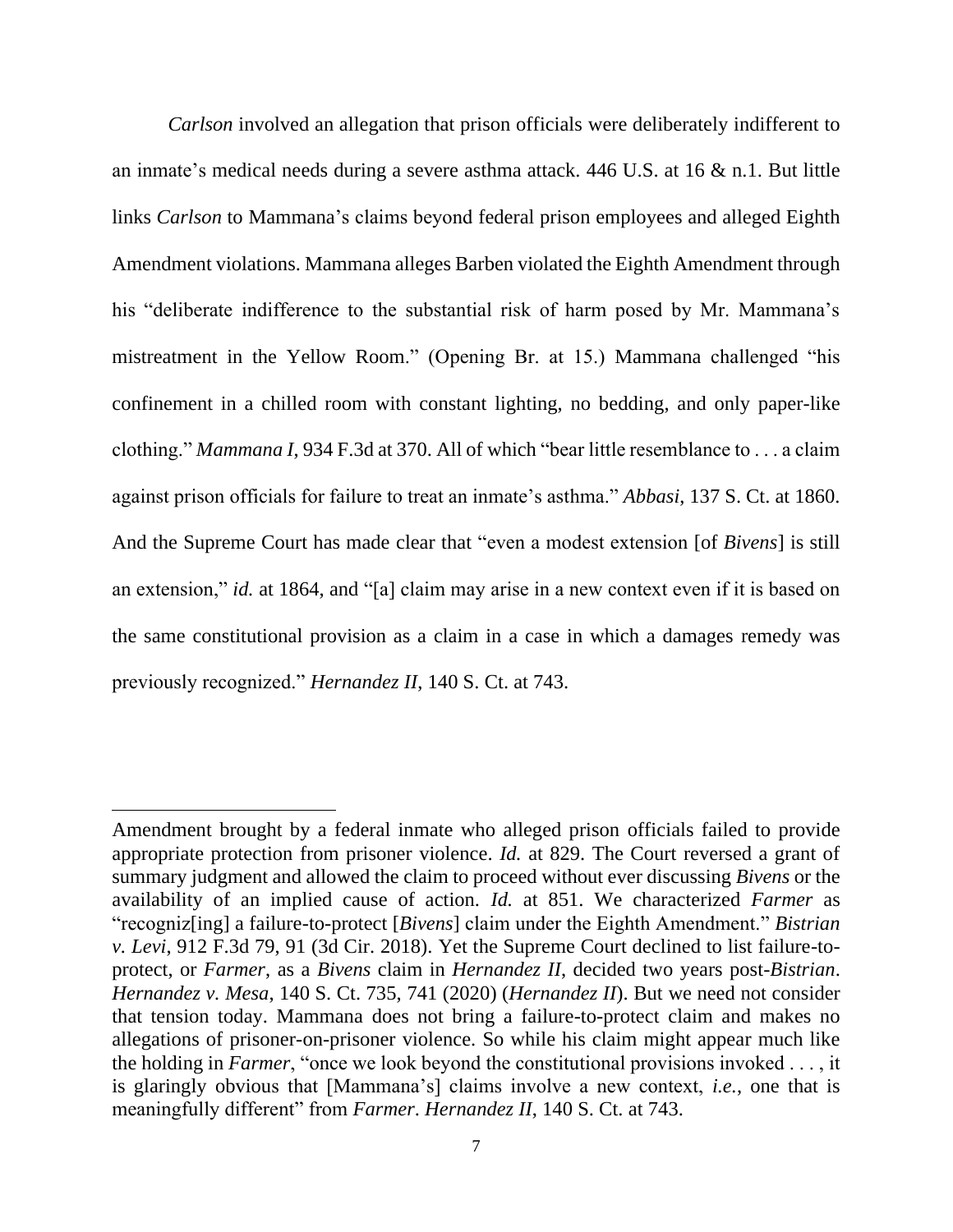### **B. Special Factors Counsel Hesitation to Expand** *Bivens*

Beginning in *Bivens*, the Supreme Court has consistently cautioned courts against recognizing an implied cause of action against federal officers if there were any "special factors counseling hesitation in the absence of affirmative action by Congress." *Bivens*, 403 U.S. at 396. And in recent years, the Court has clarified that standard. "The necessary inference . . . is that the inquiry must concentrate on whether the Judiciary is well suited, absent congressional action or instruction, to consider and weigh the costs and benefits of allowing a damages action to proceed." *Abbasi*, 137 S. Ct. at 1857–58. If a court "ha[s] reason to pause before applying *Bivens* in a new context or to a new class of defendants," *Hernandez II*, 140 S. Ct. at 743, then there are special factors counseling hesitation.

From that direction, we have recognized two "particularly weighty" special factors: 1) the availability of alternate remedies; and 2) separation-of-powers concerns. *Mack*, 968 F.3d at 320 (quoting *Bistrian*, 912 F.3d at 90). And here, significant separation-of-powers concerns abound. As *Abbasi* explained, "legislative action suggesting that Congress does not want a damages remedy is itself a factor counseling hesitation" and Congress's omission of a "standalone damages remedy against federal jailers" when it passed the Prison Litigation Reform Act post-*Carlson* "suggests Congress chose not to extend the *Carlson* damages remedy to cases involving other types of prisoner mistreatment." *Abbasi*, 137 S. Ct. at 1865. While we have rejected the argument that Congress's inaction in this arena "suggests that Congress did not want a damages remedy against prison officials for constitutional violations," *Mack*, 968 F.3d at 324, because the PLRA "cannot rightly be seen as dictating that a *Bivens* cause of action should not exist at all," *Bistrian*, 912 F.3d at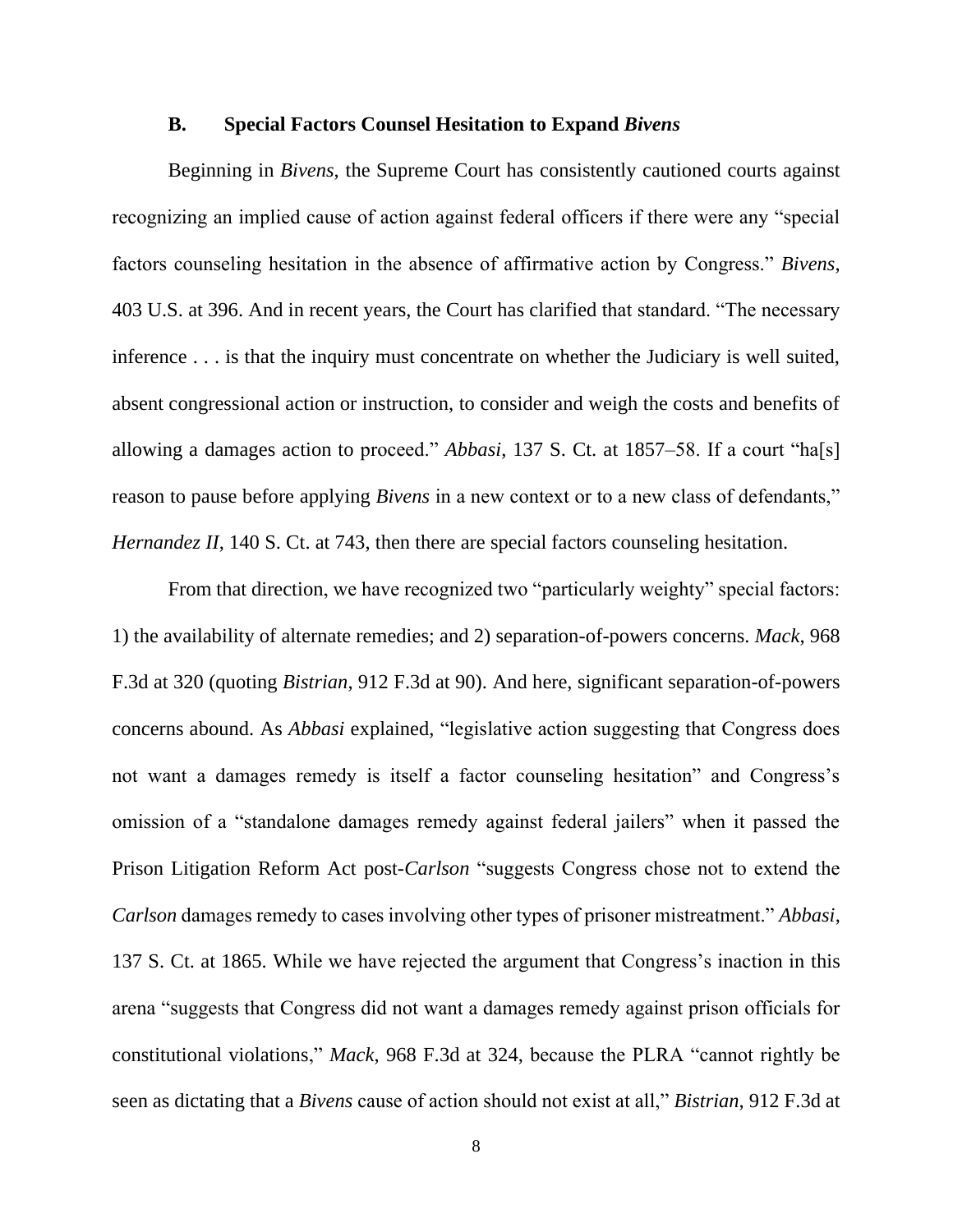93, congressional silence on prison litigation can still counsel hesitation in *some* contexts, especially when the prisoner mistreatment alleged is different and quite more general than that alleged in *Carlson*. 6

Mammana's claim warrants hesitation. Candidly, he asks for a new implied cause of action to sue federal prison officials for unconstitutional conditions of confinement, a step never taken by the Supreme Court nor any circuit court.<sup>7</sup> "Heeding the reasoning in *Abbasi*, we must be reluctant to 'establish whole categories of cases in which federal officers must defend against personal liability claims in the complex sphere of litigation.'" *Bistrian*, 912 F.3d at 95 (quoting *Abbasi*, 137 S. Ct. at 1858). Recognizing such a broad new category of claims would step well into the lawmaking privilege delegated only to Congress, and well over the bounds of our limited constitutional power. *See Alexander v.* 

<sup>6</sup> This is especially true when recognizing a new *Bivens* claim would "establish whole categories of cases in which federal officers must defend against personal liability claims in the complex sphere of litigation." *Ziglar v. Abbasi*, 137 S. Ct. 1843, 1858 (2017); *see also Mack v. Yost*, 968 F.3d 311, 324 (3d Cir. 2020). As *Mack* noted, in such circumstances, "*Bivens* expansion would be an inappropriate exercise of judicial power." *Id.* at 325. While we have not foreclosed the possibility that there may be future cases where "judicial intervention is needed to fulfill our obligation to faithfully uphold the Constitution," *id.*, today, we follow in the footsteps of *Mack* and again "exercise restraint and allow Congress to decide whether to redress the harm present in these types of cases." *Id.* After all, "separation-of-powers principles should be central to [*Bivens*] analysis" because "[m]ost often it will be Congress," and not the courts, deciding to authorize a damages suit. *Abbasi*, 135 S. Ct. at 1848.

<sup>7</sup> Our dissenting colleague notes that a recent unpublished opinion in the Ninth Circuit concluded an Eighth Amendment conditions-of-confinement claim did not present a new *Bivens* context. *Reid v. United States*, 825 F. App'x 442, 444 (9th Cir. 2020) (per curiam). But another recent unpublished opinion reached the opposite conclusion, holding a similar conditions-of-confinement claim did present a new *Bivens* context. *Schwarz v. Meinberg*, 761 F. App'x 732, 734 (9th Cir. 2019) (per curiam). So we decline to rely on either non-precedential panel view as persuasive.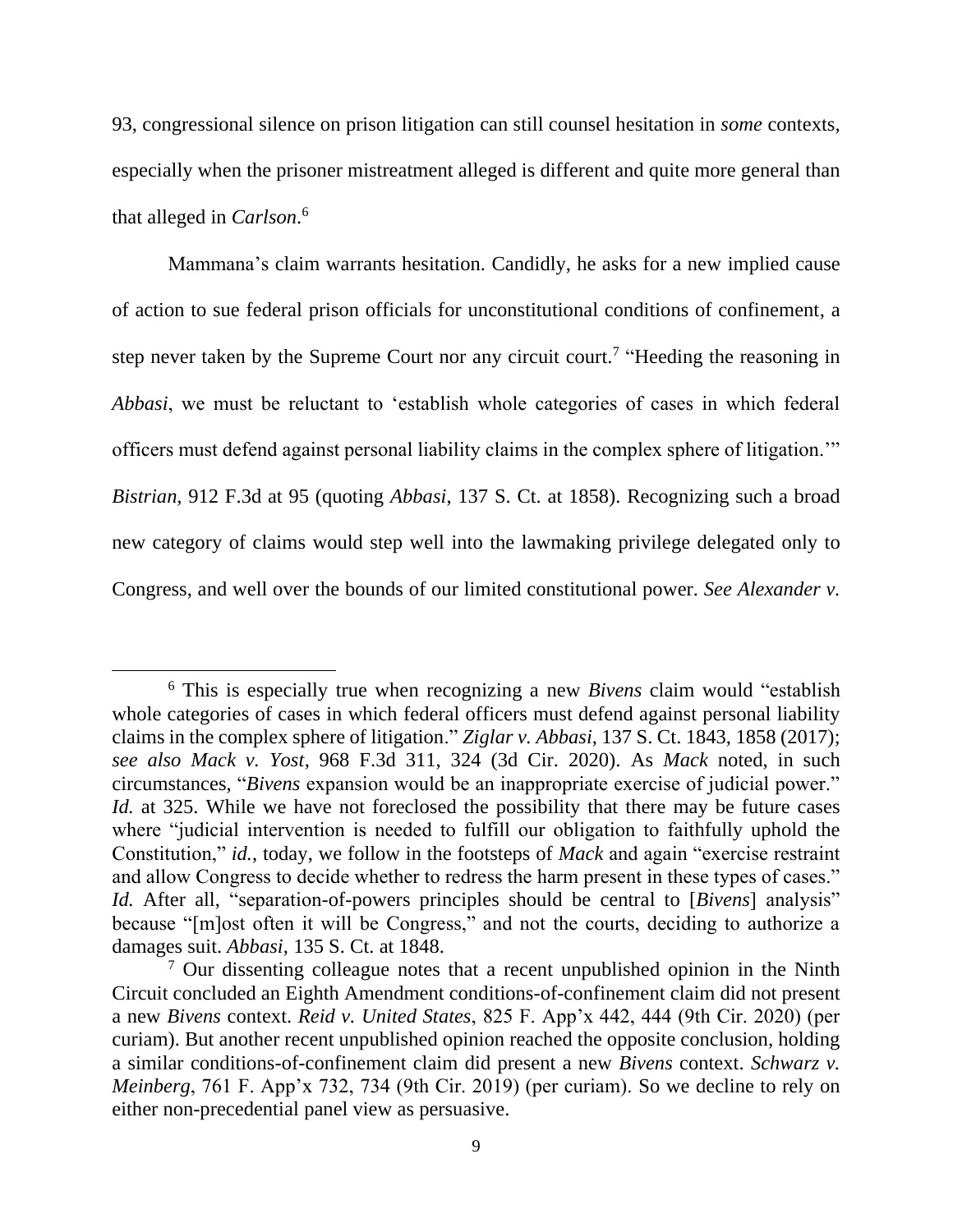*Sandoval*, 532 U.S. 275, 286–87 (2001) ("Like substantive federal law itself, private rights of action to enforce federal law must be created by Congress."); *Abbasi*, 137 S. Ct. at 1856 ("[I]t is a significant step under separation-of-powers principles for a court to determine that it has the authority, under the judicial power, to create and enforce a cause of action for damages against federal officials in order to remedy a constitutional violation.").

That is a special factor counseling hesitation to expand *Bivens*. Because we pause, we must "reject the request" to recognize this new *Bivens* context. *Hernandez II*, 140 S. Ct. at 743.

### **III. CONCLUSION**

For these reasons, we will affirm the District Court's grant of the Appellee's motion for judgment on the pleadings.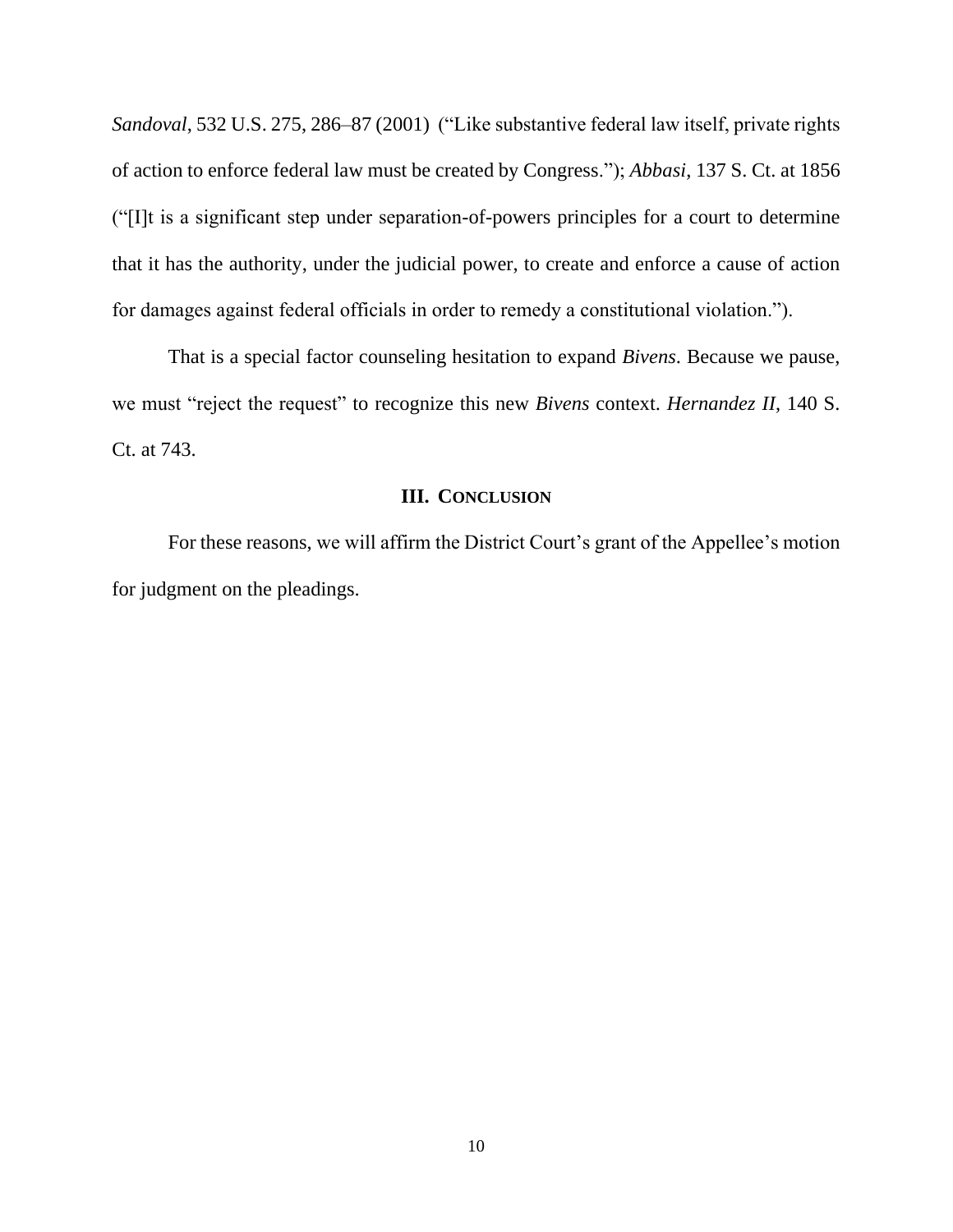SHWARTZ, J. dissenting.

Today we consider whether a federal prisoner may sue a federal corrections officer based upon inhumane conditions of confinement that violate the Eighth Amendment right to be free from cruel and unusual punishment. Bivens v. Six Unknown Named Agents of Federal Bureau of Narcotics, 403 U.S. 388 (1971), allows lawsuits against federal officers for violations of the Constitution in certain identified contexts as well as when there are no special factors counseling hesitation against allowing a claim in a new context to proceed. Because the present case does not present a new context, and, even if it were a new context, the special factors do not counsel against recognizing a conditions of confinement claim, I would vacate the order granting Lieutenant Barben judgment on the pleadings.

I

Anthony Mammana served some of his seven-year sentence at Allenwood Low Federal Correctional Institution. While incarcerated at Allenwood, Mammana began to suffer from a medical condition and sought treatment. After several visits to the medical unit, a medical assistant accused Mammana of harassment, stalking, and interfering with the performance of her prison duties. Her accusation was ultimately determined to be unfounded.

Before the medical assistant's complaint was resolved, however, prison officials placed Mammana in administrative segregation. Mammana objected because his proposed cellmate had a reputation for sexually assaulting his fellow prisoners. When Lieutenant Barben learned that Mammana refused to be transferred, he directed that

1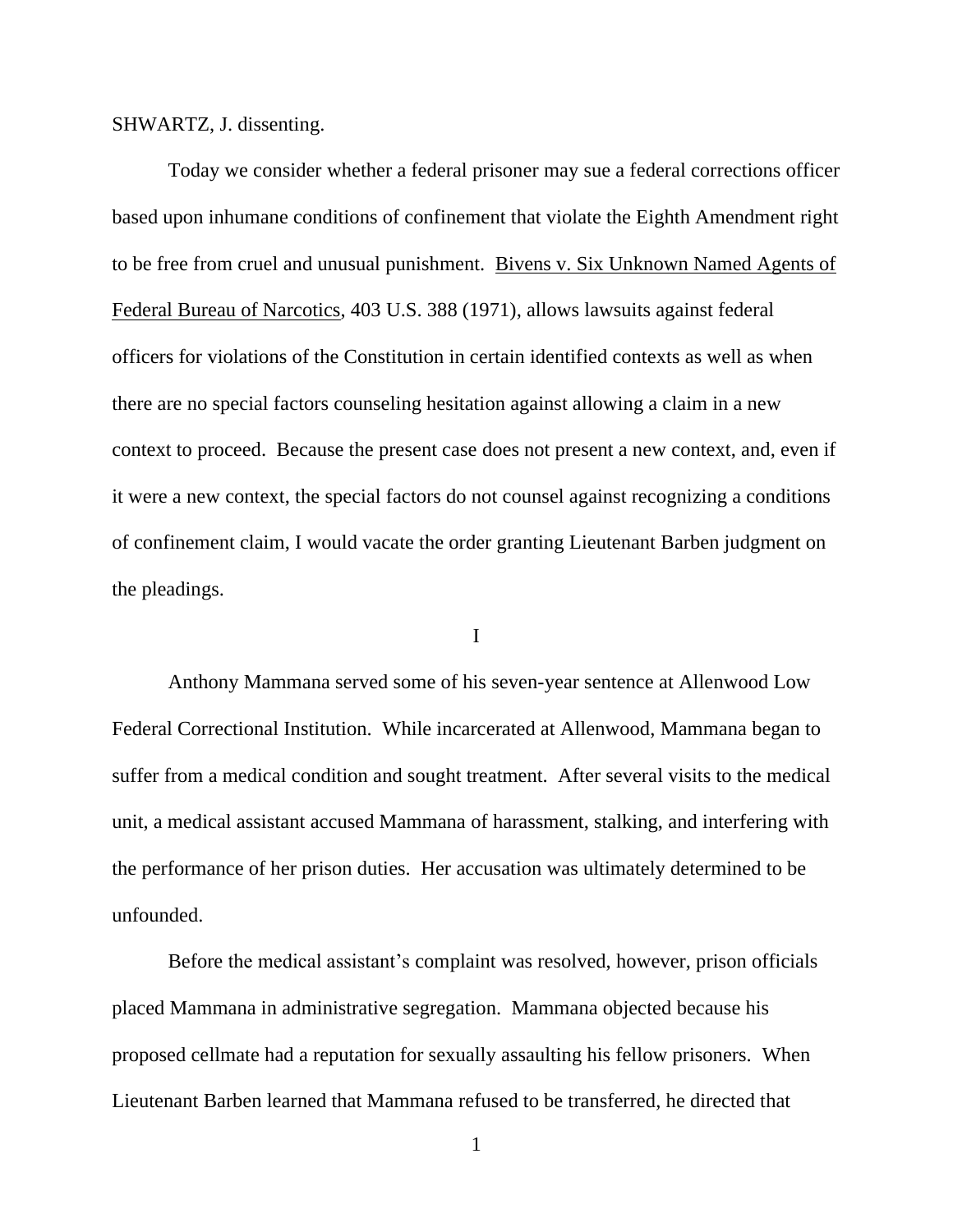Mammana be placed in the so-called "Yellow Room" for four days and given the "Yellow Room treatment." JA 24. Mammana alleged that (1) the Yellow Room had continuous lighting, bright yellow walls, an extremely cold temperature, and a thin mattress on a metal bed frame; and (2) while there, he was provided with only thin "paper-weight clothing" and was given no sheets, blankets, or toiletries, such as toothpaste, a toothbrush, and toilet paper. JA 24-25. Prison staff also allegedly taunted Mammana while he was in the Yellow Room, asking him when he was "ready to tap out." JA 25. Mammana continued to feel ill and requested medical treatment, but his requests were denied.

Mammana thereafter sued Lieutenant Barben and others for, among other things, a violation of his Eighth Amendment right to be free from cruel and unusual punishment. The District Court has twice dismissed Mammana's Eighth Amendment claim. We vacated the first dismissal order and remanded, concluding that "Mammana's alleged deprivations and exposure reflect more than the denial of a comfortable prison, but rather [constituted] the denial of the minimal civilized measure of life's necessities, in particular, warmth and sufficient sleep." Mammana v. Fed. Bureau of Prisons, 934 F.3d 368, 374 (3d Cir. 2019) (quotation marks, alteration, and citations omitted). On remand, Lieutenant Barben moved for, and the District Court granted him, judgment on the pleadings, holding that Mammana may not bring a Bivens claim based upon inhumane conditions of confinement.

II

2

A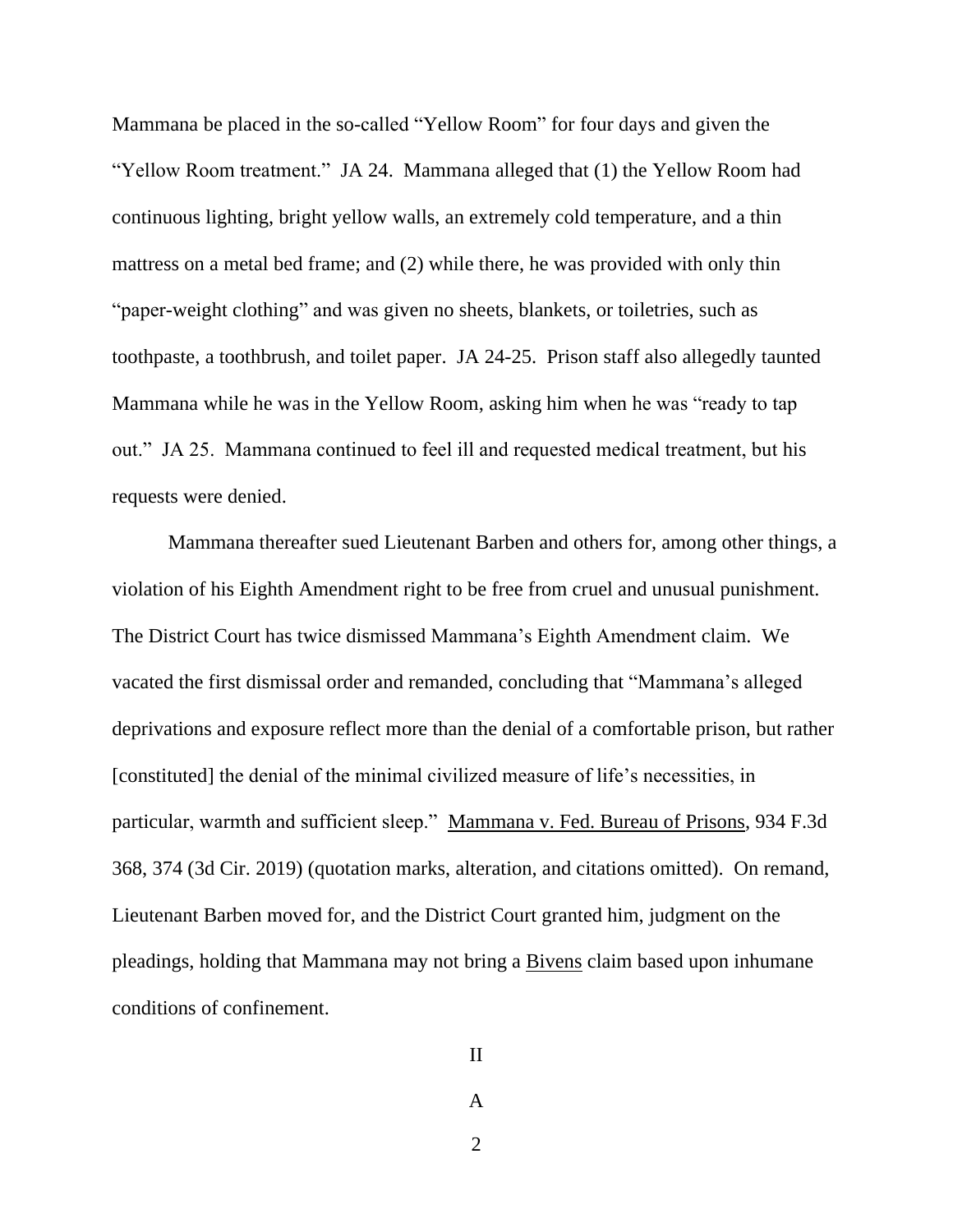The first issue in this case is whether an Eighth Amendment conditions of confinement claim is cognizable under Bivens. To answer this question, I begin with a review of the Bivens doctrine.

In Bivens, the Supreme Court recognized an implied cause of action for damages against federal officials who violate an individual's Fourth Amendment right to be free from an unreasonable search because, in part, damages are a historically recognized "remedy for an invasion of personal interests in liberty." 403 U.S. at 395, 397. The Supreme Court subsequently extended Bivens to permit claims against individual federal officers for gender discrimination based on the Fifth Amendment Due Process Clause, Davis v. Passman, 442 U.S. 228, 248-49 (1979), and for inadequate prison medical treatment in violation of the Eighth Amendment's prohibition of cruel and unusual punishment, Carlson v. Green, 446 U.S. 14, 17-19 (1980).

Our Court has also observed that the Supreme Court endorsed an Eighth Amendment Bivens action against federal officers who fail to protect an inmate from inmate-on-inmate violence. Bistrian v. Levi, 912 F.3d 79, 90-91 (3d Cir. 2018) (discussing Farmer v. Brennan, 511 U.S. 825 (1994)). We explained that the absence of a specific reference to Farmer in the Supreme Court's discussion of recognized Bivens contexts "may be that the [Supreme] Court simply viewed the failure-to-protect claim [from Farmer] as not distinct from the Eighth Amendment deliberate indifference claim

3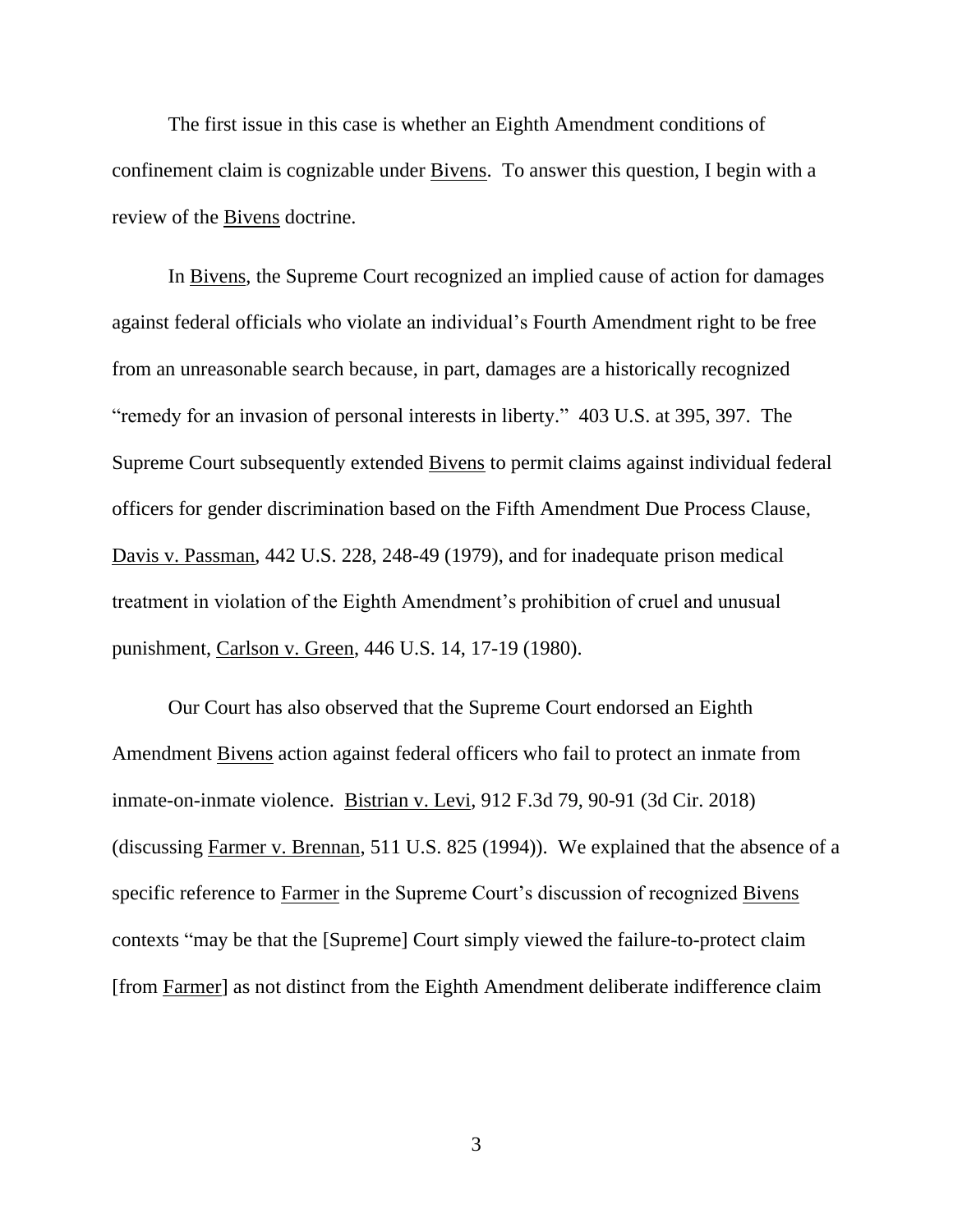in the medical context [from  $Carlson$ ]." Id. at 91.<sup>1</sup> This perspective is correct. Indeed, the Supreme Court itself has explained, albeit in the 42 U.S.C. § 1983 context, that there is:

no significant distinction between claims alleging inadequate medical care and those alleging inadequate "conditions of confinement." Indeed, the medical care a prisoner receives is just as much a "condition" of his confinement as the food he is fed, the clothes he is issued, the temperature he is subjected to in his cell, and the protection he is afforded against other inmates. There is no indication that, as a general matter, the actions of prison officials with respect to these nonmedical conditions are taken under materially different constraints than their actions with respect to medical conditions.

Wilson v. Seiter, 501 U.S. 294, 303 (1991). Thus, our Court in Bistrian correctly

concluded that conditions of confinement claims are not limited to those predicated on a

failure to provide adequate medical care but also include claims based upon a failure to

protect an inmate. Bistrian remains the law of our Court.

Here, we must decide if (1) Mammana's Bivens claim arises in a new context, that is, whether it is "different in a meaningful way" from the Supreme Court's previous Bivens cases, and (2) if it arises in a new context, "whether there are special factors counseling hesitation against extending Bivens into this new context." Ziglar v. Abbasi, 137 S. Ct. 1843, 1857-59 (2017).

<sup>&</sup>lt;sup>1</sup> Bistrian's analysis is undisturbed by Hernandez v. Mesa, 140 S. Ct. 735 (2020). As in Ziglar v. Abbasi, 137 S. Ct. 1843 (2017) (which Bistrian discussed), the Hernandez Court also listed only three recognized Bivens cases (Bivens, Davis, and Carlson), and like Abbasi, may not have listed Farmer as an established Bivens context because the Court viewed Carlson and Farmer as arising in the same context, namely a challenge to the conditions of a prisoner's confinement. If the Supreme Court disagreed with Bistrian's interpretation of Abbasi, the Hernandez Court could have, of course, said so.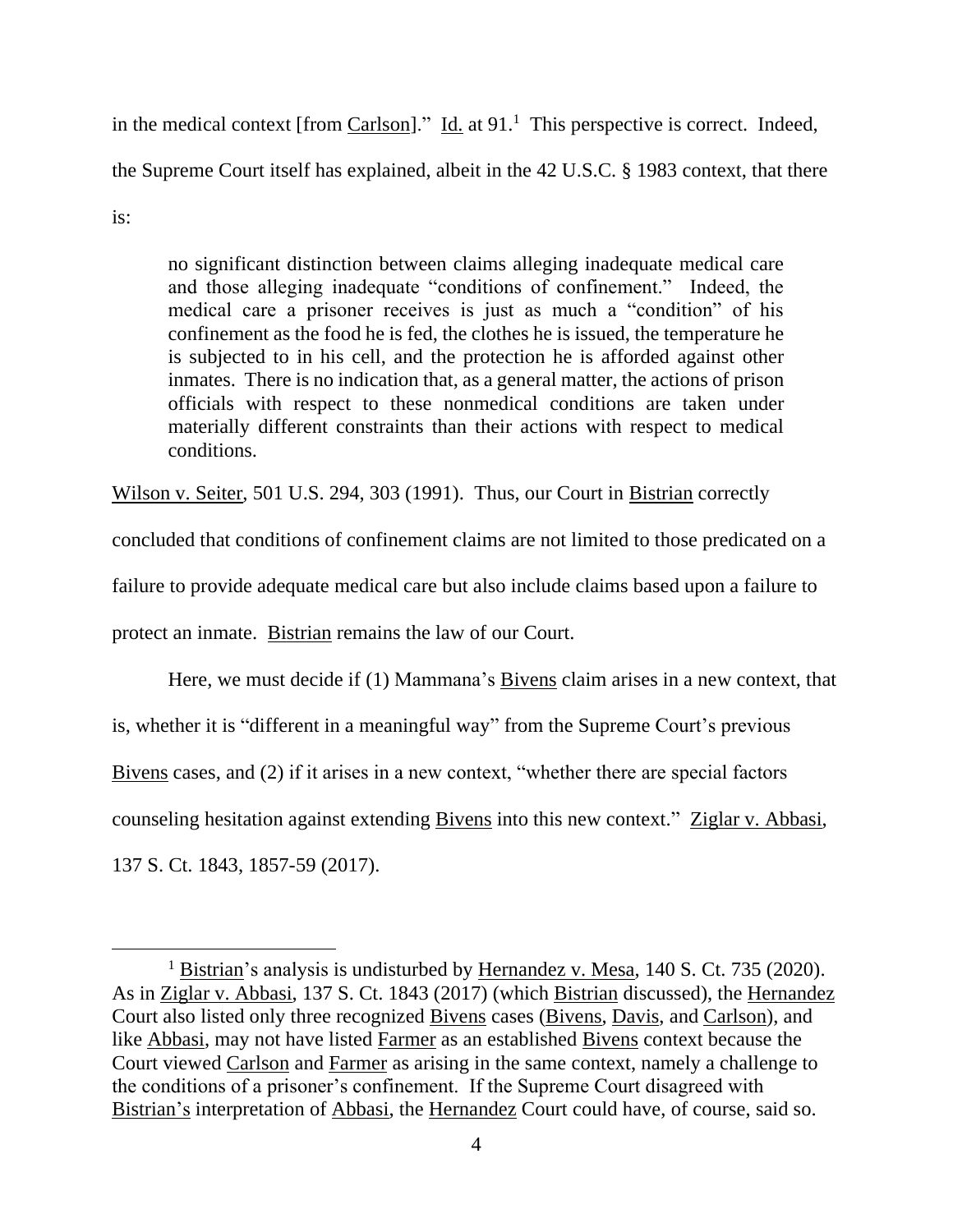B

I first address whether we are confronted with a new context that would result in an extension of Bivens. Although "even a modest extension [of Bivens] is still an extension," id. at 1864, there are "[s]ome differences, of course [that are] so trivial that they will not suffice to create a new Bivens context," id. at 1865. The Supreme Court has explained:

[a] case might differ in a meaningful way because of [1] the rank of the officers involved; [2] the constitutional right at issue; [3] the generality or specificity of the official action; [4] the extent of judicial guidance as to how an officer should respond to the problem or emergency to be confronted; [5] the statutory or other legal mandate under which the officer was operating; [6] the risk of disruptive intrusion by the Judiciary into the functioning of other branches; or [7] the presence of potential special factors that previous Bivens cases did not consider.

Id. at 1860. The observations in Bistrian and Wilson, as well as a consideration of these factors from Abbasi, all support holding that Mammana's conditions of confinement claim does not present a new Bivens context, and he thus should be permitted to pursue a Bivens claim against the individual federal officer who violated his Eighth Amendment rights.

First, as just stated, Wilson made clear that the conditions of a prisoner's confinement include the food, clothing, medical care, and safety that he receives. 501 U.S. at 303. Farmer made a similar observation and further stated that federal prison officials are duty-bound to "provide humane conditions of confinement." 511 U.S. at 832. A housing condition that poses a risk of harm to a prisoner, such as one that is unhygienic or unbearably cold, is a condition that serves no penological purpose, just like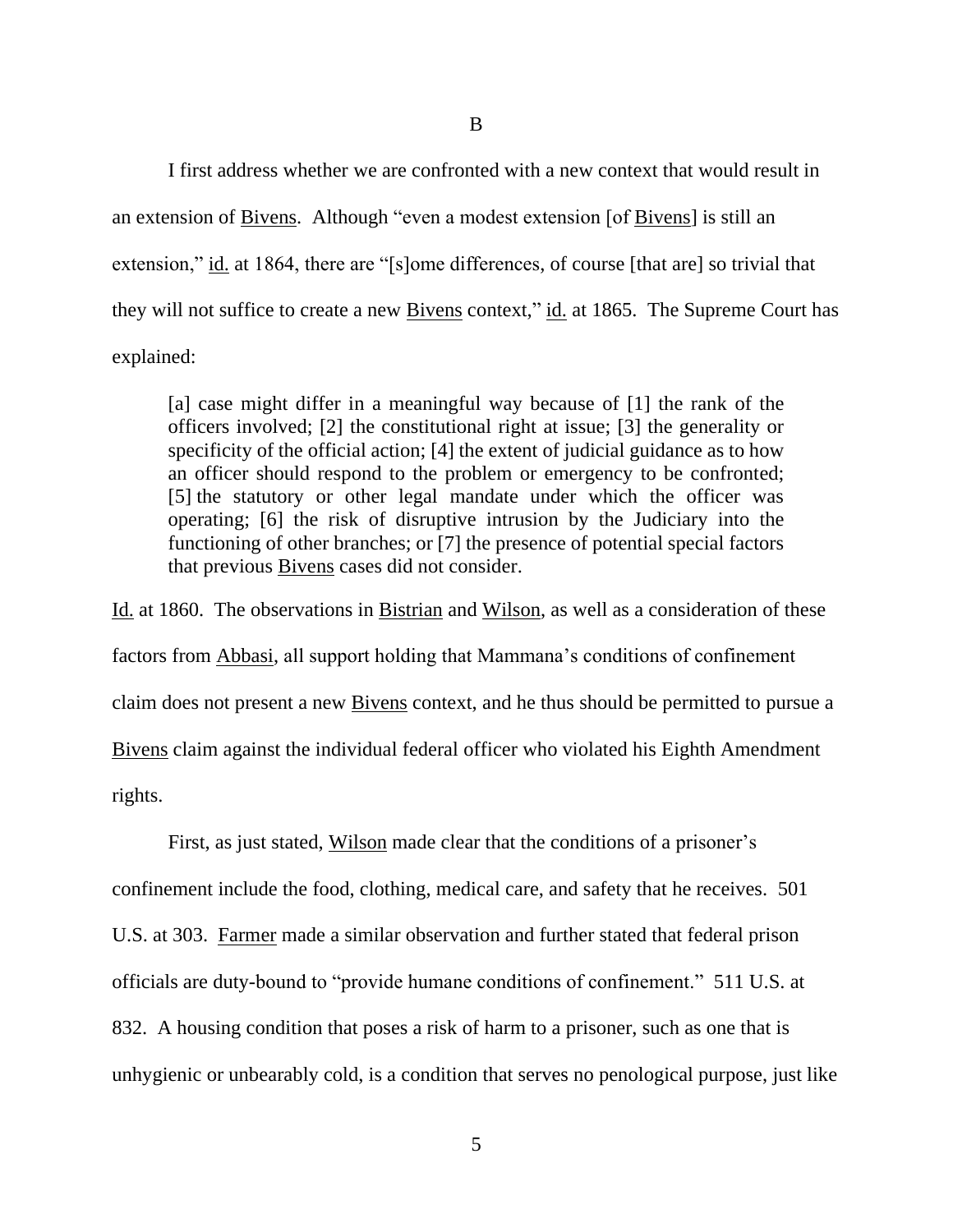a condition that deprives a prisoner of adequate medical care or protection from violence. Though Carlson focused specifically on medical care, both Carlson and Farmer recognized claims based upon prisoner mistreatment, see Abbasi, 137 S. Ct. at 1864. Because Mammana's claim is predicated upon the same type of wrong, his claim is within a context the Supreme Court has already recognized under Bivens.<sup>2</sup>

Second, the Abbasi considerations for determining whether the present context is meaningfully different from the recognized contexts show that Mammana's claim arises in the same context. Like the plaintiffs in Carlson and Farmer, Mammana (a) brought claims against individual officers, and not high-ranking officials; 3 (b) seeks relief for a violation of the Eighth Amendment's prohibition against cruel and unusual punishment; and (c) challenges a specific action, rather than a general policy, that he alleges subjected him personally to harm. Moreover, guidance exists that provides the parameters within which officers are to act and that directs how courts should assess alleged violations of the Eighth Amendment. Indeed, in this very case, we have applied the Supreme Court's teachings to conclude that prison officials must ensure that a prisoner has "the minimal

<sup>&</sup>lt;sup>2</sup> The Majority, by contrast, disregards Farmer and takes a narrow reading of Carlson as being solely about a prisoner's right to adequate medical treatment. In so doing, the Majority does not respond to Abbasi's broad characterization of Carlson as being about "prisoner mistreatment," Farmer's enunciation that the Eighth Amendment demands "humane conditions of confinement," or Wilson's explanation that the medical care and safety a prisoner receives, as recognized Bivens claims in Carlson and Farmer respectively, are just different circumstances that together make up a prisoner's conditions of confinement.

<sup>&</sup>lt;sup>3</sup> Thus, Mammana's claim is a far cry from the Bivens claim at issue in Abbasi, in which the plaintiffs "challenge<sup>[d]</sup> the confinement conditions imposed on illegal aliens pursuant to a high-level executive policy created in the wake of a major terrorist attack on American soil." 137 S. Ct. at 1860.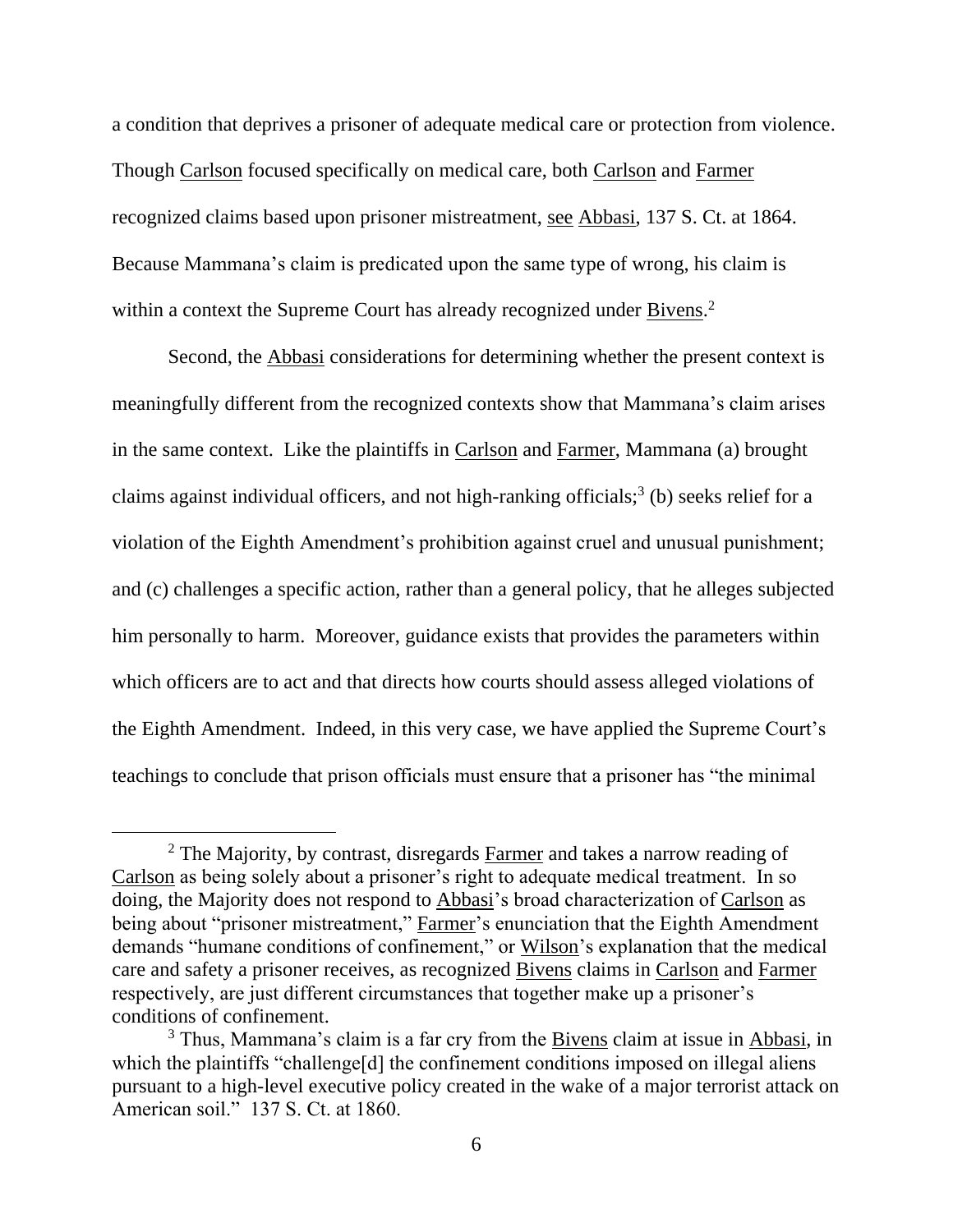civilized measures of life's necessities," Mammana, 934 F.3d at 372-73 (quoting Farmer, 511 U.S. at 834), and that Mammana's allegations, if true, show he was deprived of them in violation of the Eighth Amendment, id. at 373-74. Finally, cases challenging conditions of confinement have not resulted in a judicial intrusion that has disrupted the executive branch's running of prisons. In fact, the intrusion from permitting Mammana's conditions of confinement claim to proceed is no different from the intrusion caused by the medical claims permitted by Carlson, the protection obligation embodied in Farmer, or the other types of conditions of confinement claims that state prisoners can bring against state officers. See, e.g., Thomas v. Tice, 948 F.3d 133, 138 (3d Cir. 2020) (applying Farmer to assess a § 1983 claim of a state prisoner challenging the conditions of his confinement); Beers-Capitol v. Whetzel, 256 F.3d 120, 125 (3d Cir. 2001) (same).

In short, these factors show that there is no meaningful difference between the conditions of confinement claim alleged here and those that the Supreme Court has permitted to proceed in Carlson and Farmer. Thus, Mammana's claim does not arise in a new context, and the District Court erred in concluding otherwise.

 $\mathbf C$ 

Even if Mammana's claim were viewed as arising in a new context, Abbasi's pronouncement that Bivens extensions are disfavored does not mean that they are not permitted. Here, the factors Abbasi identified for determining whether a court should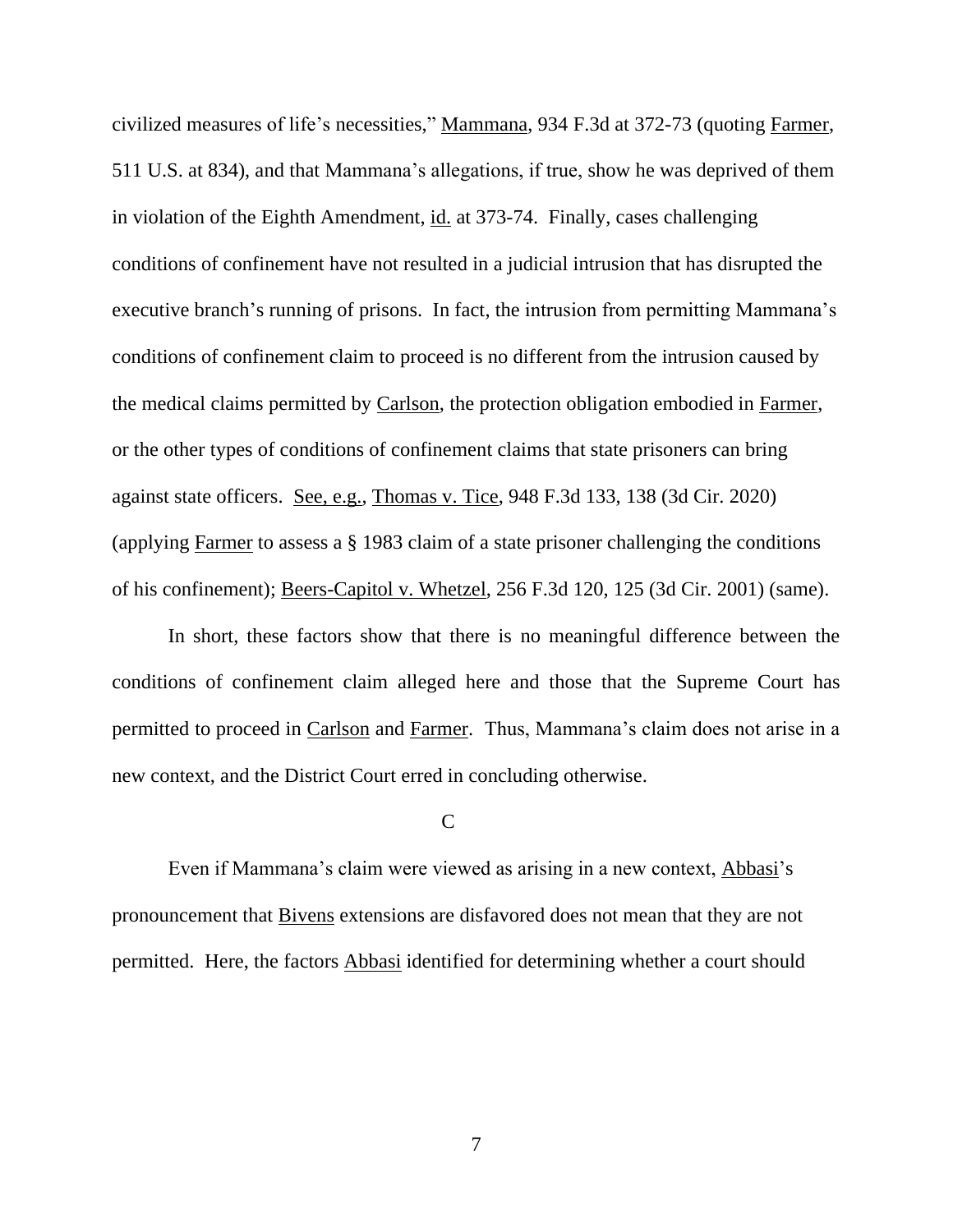hesitate in permitting a claim to proceed should not give us pause in recognizing a conditions of confinement claim against individual prison officers.

Abbasi identified two factors as "particularly weighty: [1] the existence of an alternative remedial structure and [2] separation-of-powers principles." Bistrian, 912

F.3d at 90. It also listed other factors to consider depending on the case:

[3] the potential cost to the government of recognizing a private cause of action, both financially and administratively; [4] whether the judiciary is well suited to weigh those costs; [5] the necessity to deter future violations; [6] whether Congress has already acted in that arena, suggesting it does not "want the Judiciary to interfere;" [7] whether a claim addresses individual conduct or a broader policy question; [8] whether litigation would intrude on the function of other branches of government; and [9] whether national security is at stake.

Id. (quoting Abbasi, 137 S. Ct. at 1856-63). These factors should not cause us to hesitate to permit a conditions of confinement claim against individual federal officials to proceed.

Starting with the first "particularly weighty" factor—the existence of an alternative remedial structure—"[t]he Supreme Court has noted that 'when alternative methods of relief are available, a Bivens remedy usually is not.'" Mack v. Yost, 968 F.3d 311, 320 (3d Cir. 2020) (quoting Abbasi, 137 S. Ct. at 1863). The District Court correctly recognized that Mammana lacks an alternative remedy. Because he is no longer incarcerated at Allenwood, he cannot seek relief through the prison grievance system or obtain equitable relief. Mammana v. Barben, No. 4:17-CV-00645, 2020 WL 3469074, at \*3 (M.D. Pa. June 25, 2020). Moreover, the type of harm he allegedly suffered is the kind typically addressed via damages. See Bistrian, 912 F.3d at 92. Neither the prison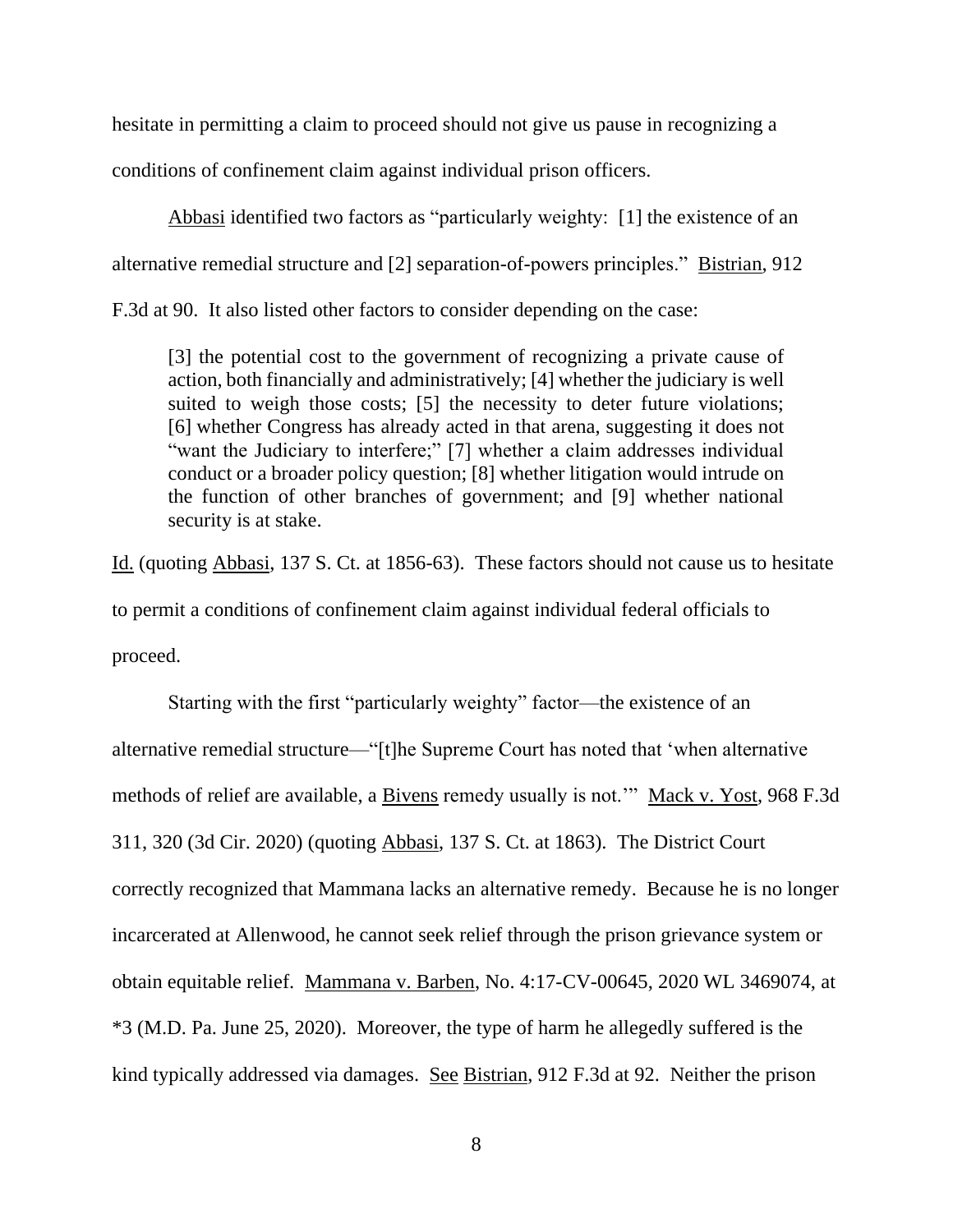grievance system nor habeas corpus, even if available, could provide such relief. Id. Furthermore, although the Federal Tort Claims Act does not foreclose a Bivens claim, it only permits claims against the United States and does not permit recovery from an individual defendant, which can be important for deterrence. Id. Thus, the absence of an alternate remedy favors recognizing a conditions of confinement claim here.

The second "particularly weighty" factor—separation of powers concerns—also does not counsel hesitation. As our Court has noted, "there are certain areas within the executive's domain which are particularly sensitive to judicial intrusion. These include matters related to national security and the military." Mack, 968 F.3d at 321; see also Abbasi, 137 S. Ct. at 1861 (noting that judicial intrusion into national security policy counsels hesitation against allowing the Bivens claim to proceed); Hernandez v. Mesa, 140 S. Ct. 735, 744 (2020) (same, with foreign relations); United States v. Stanley, 483 U.S. 669, 683-84 (1987) (same, with military affairs). Here, Mammana's claim does not implicate national security, foreign relations, or military affairs and therefore does not implicate executive power concerns.

Permitting such a claim to proceed also does not infringe upon Congress's interests. Although Congress has not created a standalone cause of action for constitutional claims against federal officers, the Prison Litigation Reform Act ("PLRA") reflects Congress's goal to reduce the volume of prisoner suits but not a desire "to eliminate whole categories of [Bivens] claims through silence and implication." Bistrian, 912 F.3d at 93 n.22. Indeed, the PLRA "govern[s] the process by which federal prisoners bring Bivens claims [and] . . . [t]he very statute that regulates how Bivens actions are

9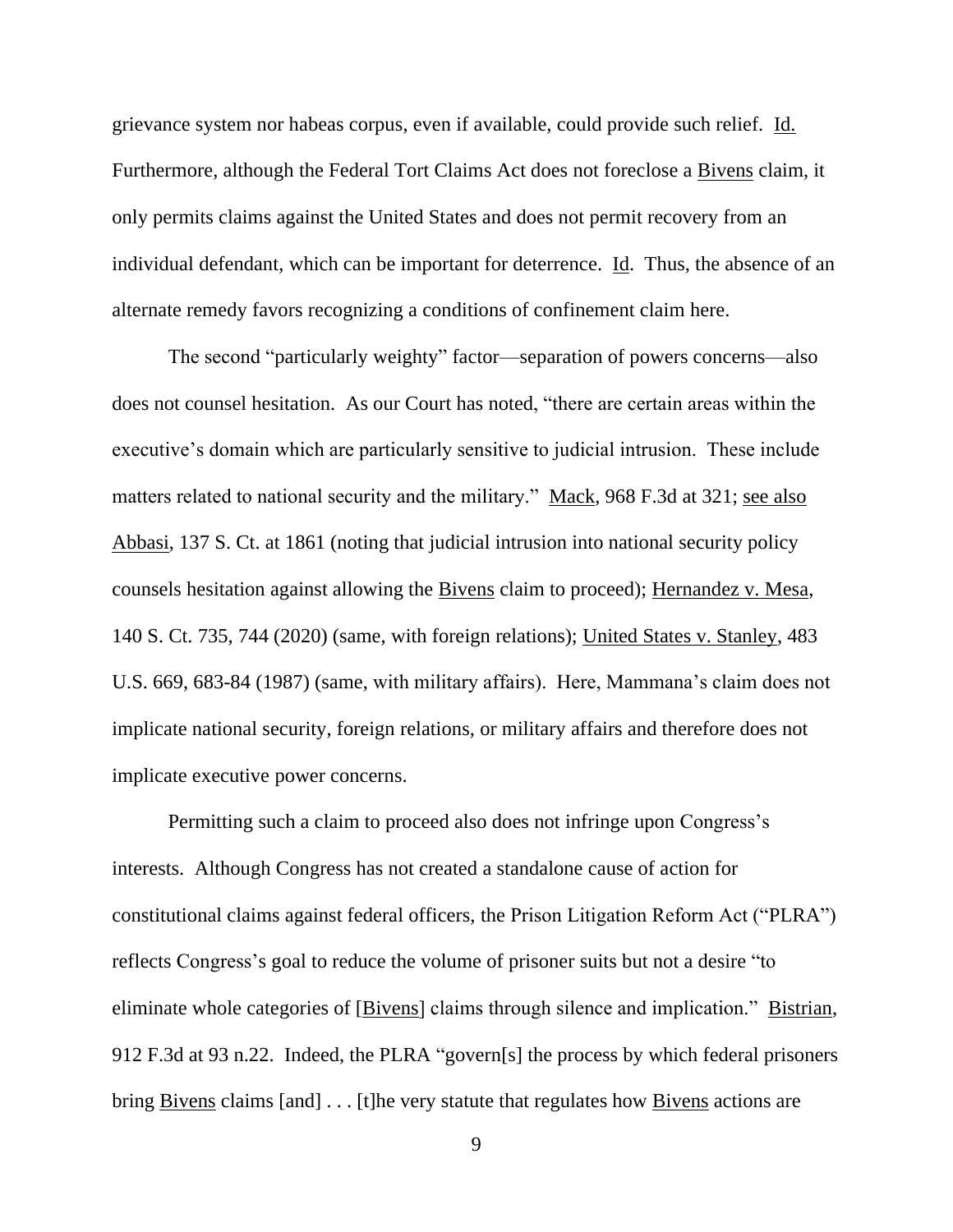brought cannot rightly be seen as dictating that a Bivens cause of action should not exist at all." Id. at 93; see also Mack, 968 F.3d at 324 ("[T]he argument that Congressional silence within the PLRA suggests that Congress did not want a damages remedy against prison officials for constitutional violations . . . . is untenable, as it would arguably foreclose all **Bivens** claims brought in the prison context  $\dots$ .").<sup>4</sup> Thus, Congress's enactment of the PLRA after Bivens, Carlson, and Farmer shows that it contemplated damages suits against federal prison officials who violate the Constitution where such a violation results in physical harm. See 28 U.S.C. § 1915A; Midlantic Nat. Bank v. N.J. Dep't of Env't Prot., 474 U.S. 494, 501 (1986) ("The normal rule of statutory construction is that if Congress intends for legislation to change the interpretation of a judicially created concept, it makes that intent specific.").

Relatedly, permitting such a claim would not result in an intrusion into prison operations any more than in medical treatment cases, failure to protect cases, or § 1983 cases that courts hear every day. Moreover, the claim here does not challenge a policy. Rather, it arises from a specific incident involving one prisoner who challenges the actions of low-level officials, and thus adjudication of the claim would not impact prison policy.<sup>5</sup> See Bistrian, 912 F.3d at 94 (distinguishing a claim relating to "a specific isolated event" from one that "more fully calls in question broad policies pertaining to the

<sup>&</sup>lt;sup>4</sup> Contrary to the Majority's view, our binding precedent in Mack and Bistrian squarely rejected the notion that the passing of the PLRA is a special factor counseling hesitation against extending Bivens in the prison context.

<sup>&</sup>lt;sup>5</sup> In fact, we previously characterized Mammana's claim as "straightforward." Mammana, 934 F.3d at 370.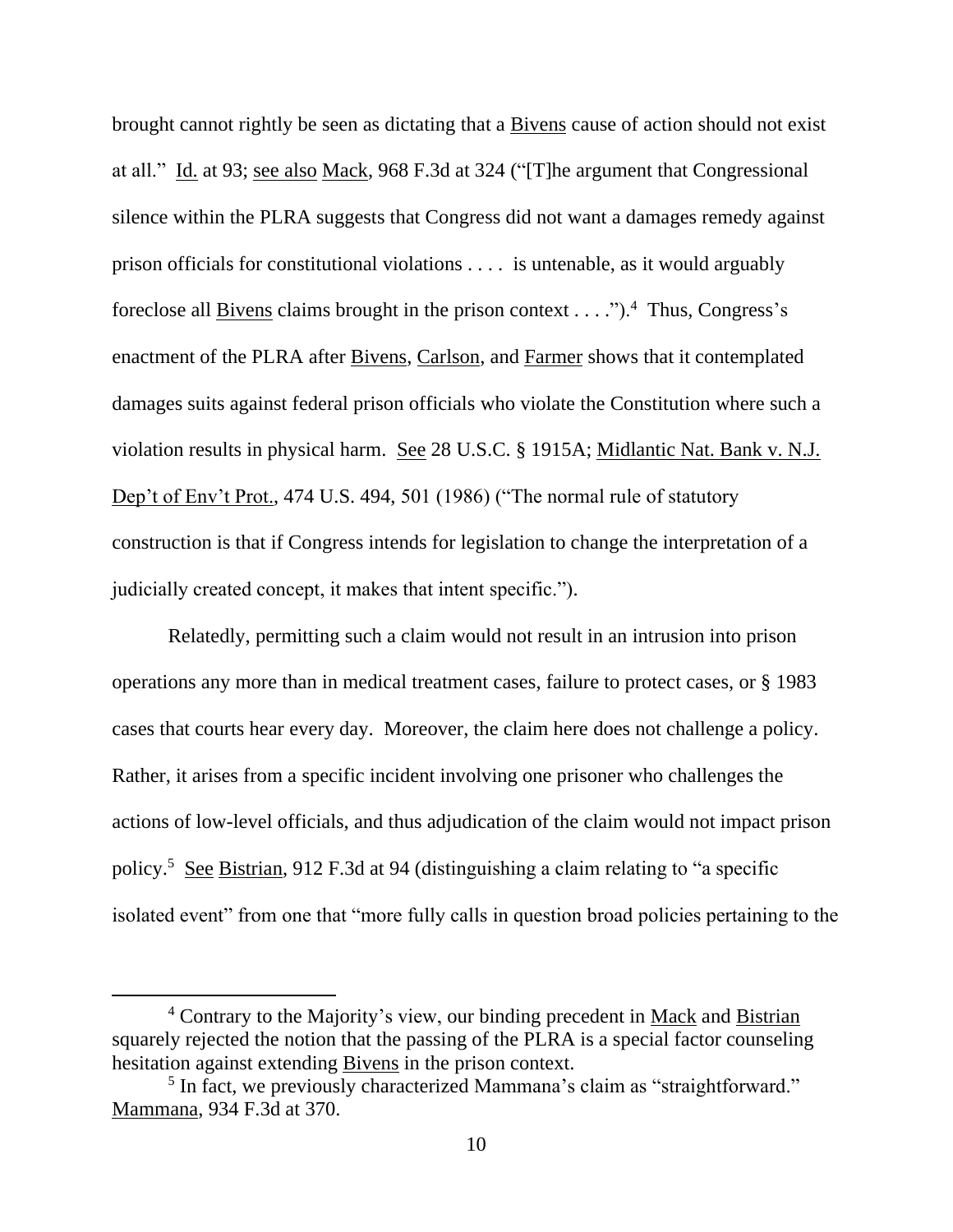reasoning, manner, and extent of prison discipline"). Furthermore, conditions of confinement claims are subject to numerous requirements that weed out frivolous claims, including screening under 28 U.S.C. § 1915A, exhaustion requirements under the PLRA, 42 U.S.C. § 1997e(a), pleading requirements, Ashcroft v. Iqbal, 556 U.S. 662, 678  $(2009)$ , and qualified immunity.<sup>6</sup>

In addition, the need for deterrence does not counsel against recognizing the claim, but in fact supports it. Permitting a claim against an individual provides a mechanism to impose individual liability, which in turn serves to deter him or her from repeating unconstitutional conduct and sends a message to others not to engage in similar acts. To preclude a cause of action based upon the conditions in which an officer confined an inmate would allow that officer to escape liability and would run counter to Bivens' purpose to "deter individual federal officers from committing constitutional violations." Corr. Servs. Corp. v. Malesko, 534 U.S. 61, 70 (2001). Moreover, if there are widespread conditions that violate the Eighth Amendment, there would be a "dire need for deterrence," and allowing such claims to proceed would "validat[e] Bivens['s] purpose." Lanuza v. Love, 899 F.3d 1019, 1033 (9th Cir. 2018).

Neither the potential cost to the Government of recognizing a conditions of confinement claim nor the judiciary's ability to weigh those costs counsel in favor of hesitation. Although every **Bivens** claim entails some costs, "there are circumstances where the benefits of Bivens expansion will outweigh these burdens." Mack, 968 F.3d at

<sup>6</sup> Moreover, 42 U.S.C. § 1997e(e) further limits the damages recoverable by a prisoner.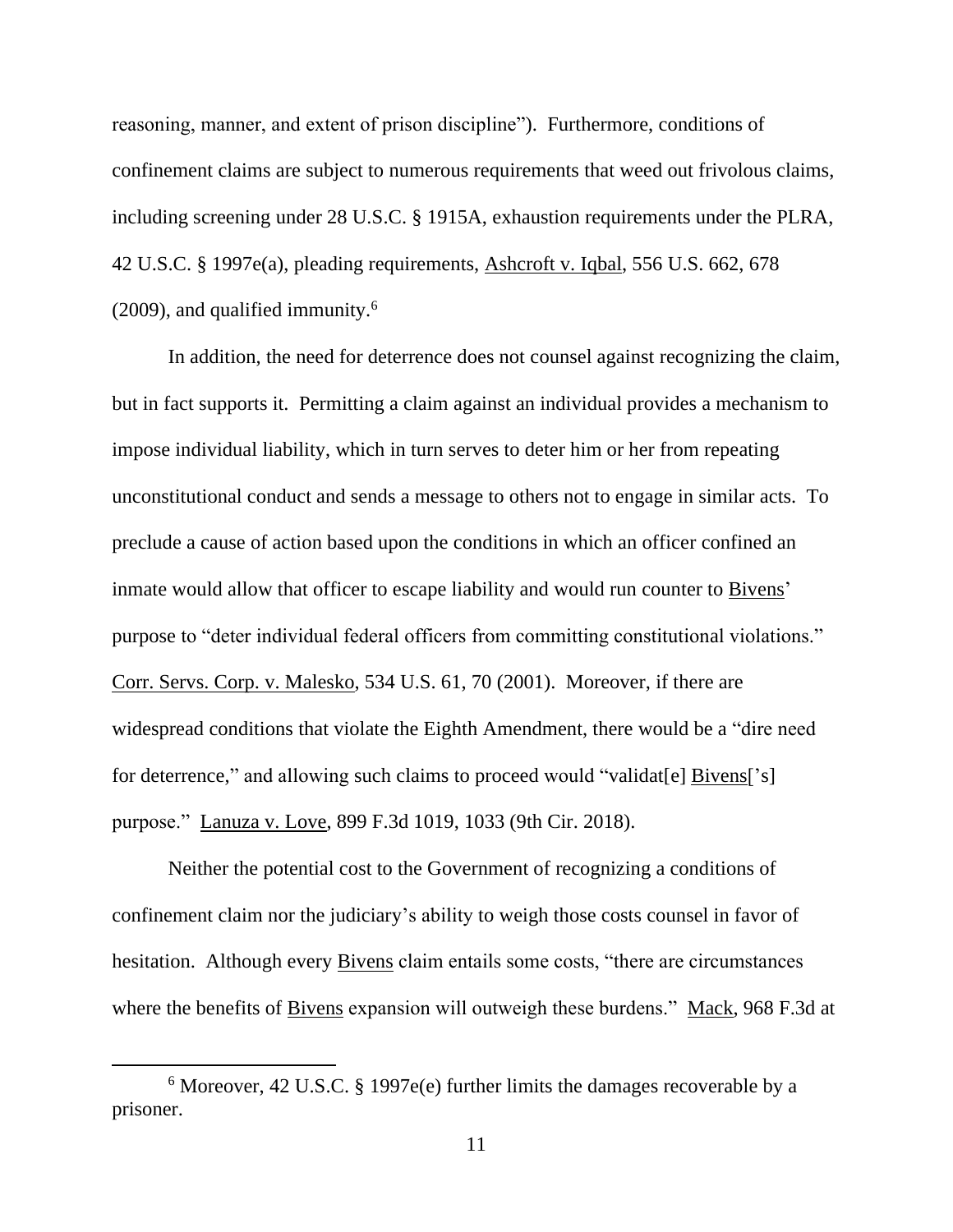324. Over 150 years ago, Fyodor Dostoevsky wrote that "the degree of civilization in a society is revealed by entering its prisons." Fyodor Dostoevsky, The House of the Dead 76 (Constance Garnett trans., 1957). The Framers understood this sentiment and enshrined it in our Constitution by protecting a prisoner from cruel and unusual punishment. U.S. Const. amend. VIII. Thus, our Constitution requires that our prisoners be housed with the "minimal civilized measure of life's necessities." Farmer, 511 U.S. at 834. "Although the Eighth Amendment does not mandate comfortable prisons, prison officials must ensure that inmates receive adequate food, clothing, shelter, and medical care." Mammana, 934 F.3d at 373 (quotation marks and citations omitted). The cost of ensuring that this obligation is fulfilled is outweighed by the need to prohibit conditions that are imposed without penological purpose and which pose a substantial risk of serious harm. Moreover, to conclude otherwise and preclude a federal prisoner from bringing such a claim would mean that a state inmate subjected to inhumane conditions of confinement would be able to sue individual officers for violating his federal Eighth Amendment rights, but a federal inmate subjected to identical conditions could not. Bivens, as expanded upon in Carlson and Farmer, ensures that such unequal treatment does not occur and that each inmate receives the same constitutional protections.

 In sum, because Mammana has no alternative remedy, the PLRA does not preclude a damages claim against federal officers, various tools exist to weed out frivolous claims thus ensuring that condition of confinement claims would not overwhelm prison officials, and because such a claim does not challenge a prison policy or implicate national security, foreign relations, or military matters, and allowing the

12